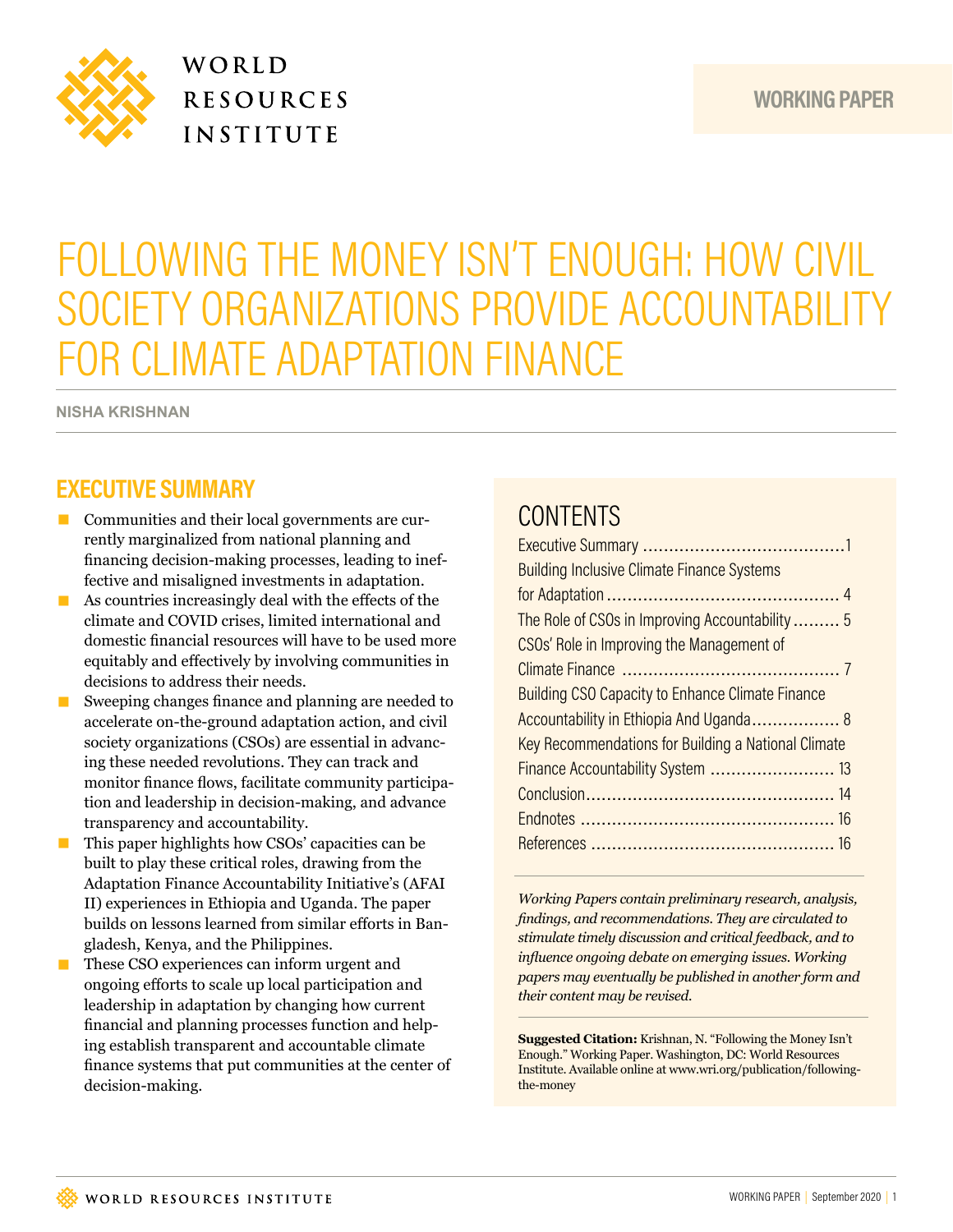### **Context**

The economic, human, and environmental imperatives to adapt to a changing climate are becoming clearer and more urgent as the Paris Agreement on climate change is implemented. Governments are increasingly dealing with the challenge of how to adapt both quickly and fairly (Global Commission on Adaptation 2019) and are grappling with where, how, and to whom to allocate their limited resources so that their economies and societies become more resilient.

As national and local governments increasingly address the challenges of the climate crisis, much more attention needs to be paid to whether and how decision-makers are prioritizing adaptation and resilience in their policies and plans, annual budgets, and investment frameworks. Little rigorous analysis has been conducted to understand the many steps involved in the allocation, utilization, and monitoring of funds within countries. For instance, how are climate priorities being refected in budgets and investment plans? Whose priorities are refected? Are all communities and stakeholders systematically consulted and included in or even empowered to lead adaptation policy development; or are some being left out? How are funds channeled, and do they reach subnational and local levels? How can communities and local actors be supported in engaging key decision-makers?

The AFAI II, a three-year program (2017–2019) funded by Irish Aid, aimed to address some of these very questions and build accountability around climate fnance by supporting and building CSOs' capacities to participate in climate-related decision-making processes. It sought to strengthen community-government dialogues, and to improve budgeting, planning, and monitoring of relevant expenditures and investments within Ethiopia and Uganda. The program sought to facilitate CSOs' engagement with key government ministries by using evidence-based approaches to track and monitor how climate-related fnancial resources were allocated and used, identifying whether community priorities were being met, and promoting more ambitious national adaptation goals. This efort built on a previous phase of the program (2013–2016), which focused on helping CSOs in the Philippines, Uganda, Nepal, and Zambia trace international flows of adaptation-related finance within their respective countries, laying the foundation for active CSO engagement in ensuring accountability of climate fnance fows and decision-making processes.

### **About This Paper**

The paper provides suggestions as to how CSOs can be vital actors in ensuring the accountability of climate fnance, by showcasing recent experiences in Uganda and Ethiopia. It draws out lessons for how the capacities of CSOs can be built and their role in helping improve adaptation planning and fnance decision-making, while taking into account local political economy conditions (e.g., inter-ministerial relationships, informal and formal decision-making processes or rules, vested interests). This can inform global eforts like those of the Least Developed Countries Initiative for Efective Adaptation and Resilience (LIFE-AR) and the Global Commission on Adaptation and its partners that are calling for such devolution.

This paper draws on the program's on-the-ground experiences and numerous semi-structured interviews and group discussions with CSOs, government, and contributor (i.e., bilateral and multilateral donors and institutions) representatives, researchers and practitioners in Ethiopia, Uganda, Bangladesh, and Kenya. In addition, the paper relies on a broad review of literature on CSO involvement in governance and accountability, climate fnance tracking, and opportunities for integrating climate considerations into CSO activities. The paper provides insights into why and how CSOs can play critical roles in improving the efectiveness of, and equity in, the way resources are used to build resilience.

### **Key Findings**

**Countries are increasingly dealing with the effects of the climate emergency.** From the recent wildfres in Australia and California to floods in Indonesia and Uganda, the efects of climate change are increasingly felt across all countries, sectors, and levels of society. Systemic national responses are required to address these emergencies and to shift annual, medium- and long-term planning and investment decisions to equitably adapt to these effects.

**Current investments in adaptation, whether domestic or international, pale in comparison to projected costs.** The United Nations Environment Programme's (UNEP) latest estimates for global annual costs of adapting range from US\$140 to \$300 billion in 2030, rising to almost double that in 2050 (UNEP 2016). Yet, the latest United Nations Framework Convention on Climate Change (UNFCCC) Biennial Assessment found that in 2015 and 2016, international public climate fnance for adaptation averaged only \$14.79 billion per year (UNFCCC 2018).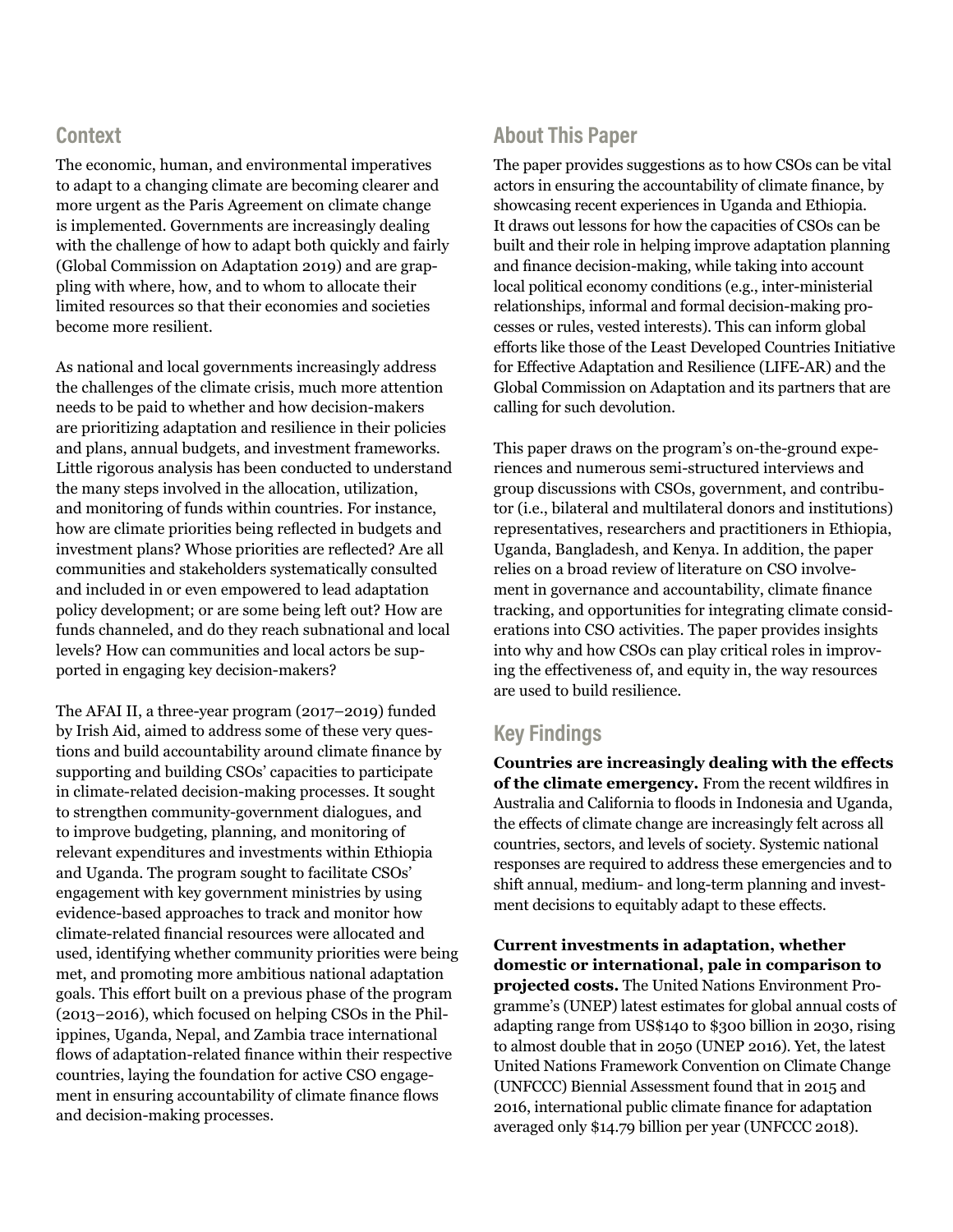**Limited resources need to be used as effectively and equitably as possible to improve communities' resilience.** Nationally Determined Contributions under the Paris Agreement, the Sustainable Development Goals, and other commitments are currently being integrated into national economic and social development agendas. CSOs and others outside the executive branch (e.g., media, independent audit institutions, etc.), can play critical roles in monitoring and evaluating proposed policies, budget allocations, and action on the ground to ensure that resources are allocated efectively and equitably and that they are spent as intended.

**Climate finance resources are not reaching the places where they are most needed.** It is unclear how much of internationally programmed or domestically allocated resources (e.g., those set aside through annual budgets or country investment programs) is led, shaped by, or reaches local communities as there currently is no standard methodology to track, monitor, and evaluate such finance flows or decision-making processes Existing methodologies generally track to which sectors adaptation finance flows, rather than scale or other qualities, making it difficult to state where and whom this finance reaches.

**Communities, counties, and other subnational entities are also often marginalized from decisionmaking processes.** While the effects of climate change are often felt most acutely at the local level, communities are frequently left out of decision-making processes. They have less power to identify, prioritize, and implement their preferred adaptation solutions and to determine where and how limited fnance is utilized.

**With targeted capacity building and training, CSOs can play critical roles in facilitating community participation and leadership in decision-making, monitoring and tracking climate-related finance flows and policies, and spurring implementation.** Experiences from the Adaptation Finance Accountability Initiative Phase II (AFAI II) in Ethiopia and Uganda show that with tailored support and training, CSOs can fulfll these necessary functions:

- $\Box$  Continually raise awareness and knowledge of climate-related issues within local governments and communities;
- **E** Facilitate community-government dialogues on adaptation and resilience priorities to infuence resource allocations;
- Support government efforts to devise climate finance tracking methodologies that enable more consistent resource tracking; monitoring policies and budget allocations; and
- Use this evidence to advocate for inclusion of community priorities.

AFAI II's capacity-building efforts learn from and leverage other similar experiences in building capacity and supporting CSO involvement in Bangladesh, Nepal, Kenya, and the Philippines.

**These experiences can inform ongoing efforts to devolve and decentralize finance and decisionmaking to the lowest level of government possible.** Efectively devolved and decentralized systems, which empower the most appropriate and local level of decisionmakers, will require transparency and accountability frameworks, where communities, civil society actors, and governments participate in and contribute to discussions around priorities, monitor progress on policy goals, and ensure that resources do actually reach those who most need them.

### **Recommendations**

**CSOs and other nongovernmental actors involved in holding decision-makers accountable should continually assess the political economy context for improving climate finance accountability, including participation in decision-making.** This would entail assessing the vested interests of communities, individuals, or government that are embedded in policies or decisions, community priorities for adaptation-related programming, available entry points for engagement with decision-makers and communities, and potential changes in these factors. CSOs can use multiple methods to understand the context—from leveraging existing relationships to conduct semi-structured interviews with a variety of governmental and nongovernmental actors to desk research and group discussions.

**With civic participation, governments should establish a common definition for climaterelated expenditures for the country to facilitate transparency and accountability.** Climate-related expenditures, particularly for adaptation, need to be defned according to the local and national contexts of a country. While mitigation activities (i.e., reducing greenhouse gas emissions) are easily defned and identifed, defning what counts as adaptation is more complex due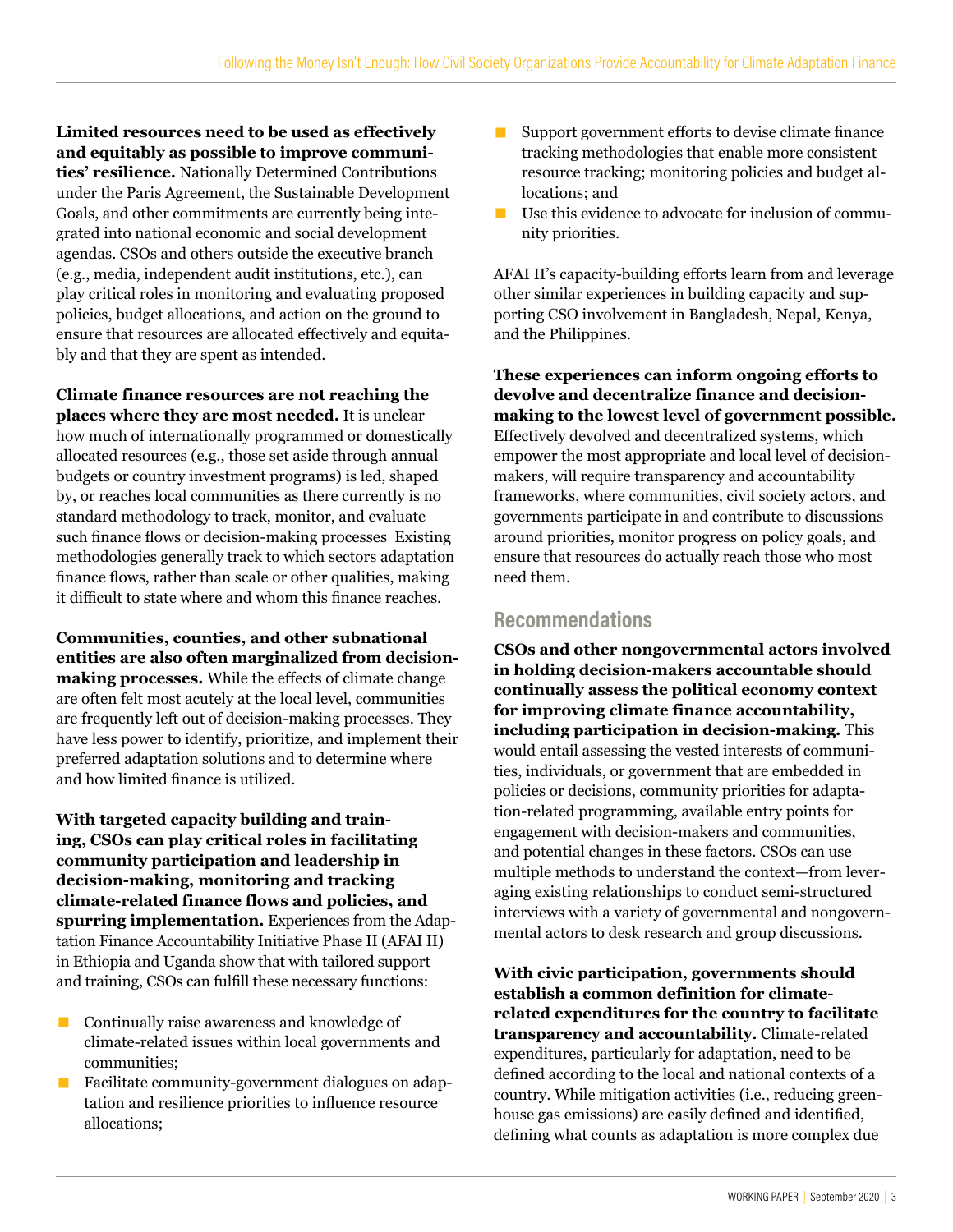to its context-specifc nature. What counts as adaptation in one region in a country may not be the same as in another region of the same country. Thus, without transparent and agreed-upon defnitions or processes to identify adaptation activities, tracking, monitoring, and reporting relevant expenditures across sectors and regions will be difficult. Therefore, governments should lead a participatory process involving subnational governments, sector officials, CSOs, and research institutes to reach a commonly accepted defnition and process for identifying such activities and then apply it to analyzing budgets and national and subnational plans and policies.

**With the support of CSOs, media, and other oversight institutions, governments should establish transparent ways for communities to engage in government climate-related policies.** Tracking climate-related expenditures is only the frst step in establishing greater transparency and accountability with regard to climate-related fnance. Governments, including those at the subnational level, should regularly share budgetary data and annual climate-related expenditures with the public. Governments, contributors, research institutes, and CSOs should support the capacity of their peers, community leaders, and other actors to access and analyze available data, communicate their fndings, and engage in dialogues around community, state or province, and national adaptation priorities.

**CSOs, research institutions, and communities are critical for building and maintaining the momentum for transitioning to a more inclusive, transparent decision-making process for climate finance.** They should leverage their existing networks and capacities to establish and strengthen climate-related fnance management and accountability. There are already growing numbers of organizations and networks actively engaged in climate or fnance discussions, and more may want to join. CSOs and others interested in improving the transparency and accountability of climate-related fnance should engage these organizations' and networks' interests to build their capacities and embed such discussions into existing mechanisms, thereby paving the way for more efective and continued engagement with communities and key decision-makers over the long term.

## **BUILDING INCLUSIVE CLIMATE FINANCE SYSTEMS FOR ADAPTATION**

Countries on the frontlines of climate change like Bangladesh, the Philippines, Ethiopia, Uganda, and others have long grappled with how to respond to increasing climate-change impacts and how to integrate community voices and climate risk and resilience into their existing planning, fscal, budgetary, and monitoring processes. These countries are doing so to make the most of limited international financial flows for adaptation. In 2015–16, bilateral and multilateral contributors provided \$14.79 billion on average for adaptation (UNFCCC 2018), but this is only a fraction of adaptation investment needs. According to UNEP, adaptation cost estimates in developing countries range from \$140 to \$300 billion per year by 2030 and \$280 to \$500 billion per year by 2050 (UNEP 2016).

The negative effects of this shortfall are made worse by the fact that little of what is available is making it to local governments and communities where it is most needed to implement solutions.

Much attention continues to be paid to tracking international climate fnance fows, as seen in regularly published analyses and commentaries on climate fnance trends (Climate Policy Initiative 2017, 2018; Buchner et al. 2019; Oxfam 2016, 2018; UNFCCC 2016, 2018). These analyses provide much-needed information on the largest contributors, purposes of the fnance, and recipient profles, including sectors and geographic focus. This information is critical to building the evidence base for informed global policy discussions on adaptation and fnance.

However, more attention needs to be paid to whether and how governments are prioritizing adaptation and resilience in their own operations, including whether policies and plans and their respective annual budgets and investment frameworks integrate such considerations. Thus, not much is systematically known about—and best practices are only beginning to emerge around—the many steps involved in the allocation, utilization, and monitoring of funds within countries. For instance, how are climate priorities being refected in budgets and investment plans? Whose priorities are refected? Are all communities and stakeholders systematically consulted and included in, or even empowered to lead, adaptation policy development; or are some being left out? How are funds channeled, and do they reach subnational and local levels? How can communities and local actors be supported in engaging key decision-makers?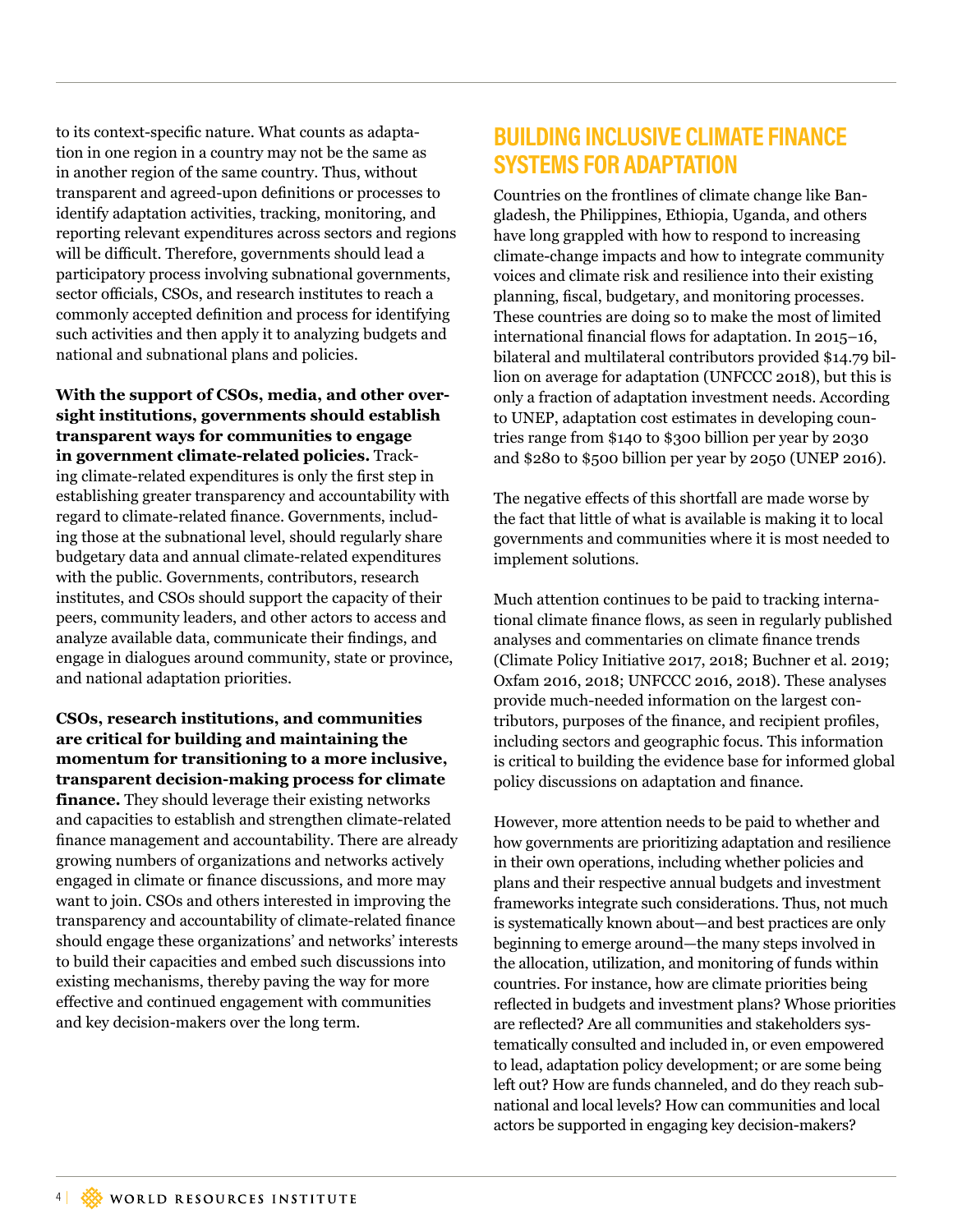Countries are responding to these challenges in innovative ways, drawing from a combination of factors, including strong executive leadership, active civil society participation, donor support, and existing structures to support local government involvement. For example, in 2010, Bangladesh established its own Climate Change Trust Fund, allocating \$400 million of its own domestic budgetary resources over the 2010–17 period (UNDP and UN Environment 2017) to plug the gap in investments. This spurred the development of a larger climate fscal framework for the numerous ministries, agencies, and local institutions in Bangladesh (Government of Bangladesh 2014). Similarly, the Philippines has integrated climate actions into annual budgeting and established specifc procedures to monitor its expenditures, spurred in part by community actors who analyzed climate fnance fows and advocated for stronger accountability measures (Terpstra et al. 2015).

In Kenya, fve counties have established county-level climate change funds, with active leadership of and support from CSOs and funded by the United Kingdom's Department for International Development that emphasize community leadership and participation in the investment planning cycle, from identifcation, prioritization, and design of investments to monitoring and evaluation (Caravani et al. 2018; Chaudhury et al. 2020). More recently, the Government of Kenya, with support from the World Bank, is scaling up the 5 county pilot by establishing similar mechanisms in and with the other 42 counties in the country.

While governments are beginning to integrate climate risk considerations into national and subnational economic and sector development plans; annual, medium-, and long-term budgets; and performance-monitoring frameworks, community participation and leadership are often overlooked in these prioritization and planning processes due to existing governance models, vested interests, or historical marginalization. As countries invest greater amounts of domestic resources in adaptation, more efective participatory processes will be necessary to ensure that communities and local government priorities are refected in national-level plans and budgets, such that more funds make it to the local level. In countries like Kenya, where decision-making is devolved, communities and county governments, with the support of CSOs, have been key in shaping county-level climate action and investment plans, including leading design and prioritizing investments.

Increasingly, national governments, contributors, civil society, and research organizations are interested in establishing more inclusive and devolved mechanisms for adaptation-related decision-making and fnancing. Indeed, the 47 Least Developed Countries launched the LDC Initiative for Efective Adaptation and Resilience (LIFE-AR) at the UN Climate Action Summit in September 2019, committing to building such climate fnance systems. Similarly, the Global Commission on Adaptation and its network of partners also committed to scaling up the level of devolved and decentralized fnance and adaptation-related decision-making through its locally led adaptation action track.

Tracking and monitoring national climate-related spending is a necessary frst step in maximizing the efect of these scarce resources and in establishing accountability. As this paper illustrates, efective accountability systems will enable countries and their partners to ensure that resources are fowing to where they are needed the most and to measure progress toward agreed-upon goals. CSOs, research institutions, and other nongovernmental actors are essential in establishing these accountability systems. They can serve as external facilitators of communitygovernment dialogues; communicators of budget, policy, and adaptation data and information; and providers of additional capacity to already stretched communities. This paper highlights how CSOs in Ethiopia and Uganda have begun to play such roles.

# **THE ROLE OF CSOS IN IMPROVING ACCOUNTABILITY**

### **CSOs and Their Role in Public Decision-Making**

Across the globe, citizens, and in particular CSOs, are improving governance by participating in and monitoring public decision-making and resource allocation, showing that social accountability practices can make important contributions to improved governance, enhanced development, and citizen empowerment (McNeil and Malena 2010; Larsen 2016; Global Partnership for Social Accountability 2019). CSOs often are facilitators among national government, specialized institutions, private actors, and the public (WRI 2011). Evidence is building worldwide that giving CSOs access to information and opportunities to participate in decision-making "can contribute to sound decisions about public spending and efforts to hold governments to account for the use of public money, ultimately improving outcomes" (Ballesteros and Ramkumar 2010, p. 4). For example, the Institute for Climate and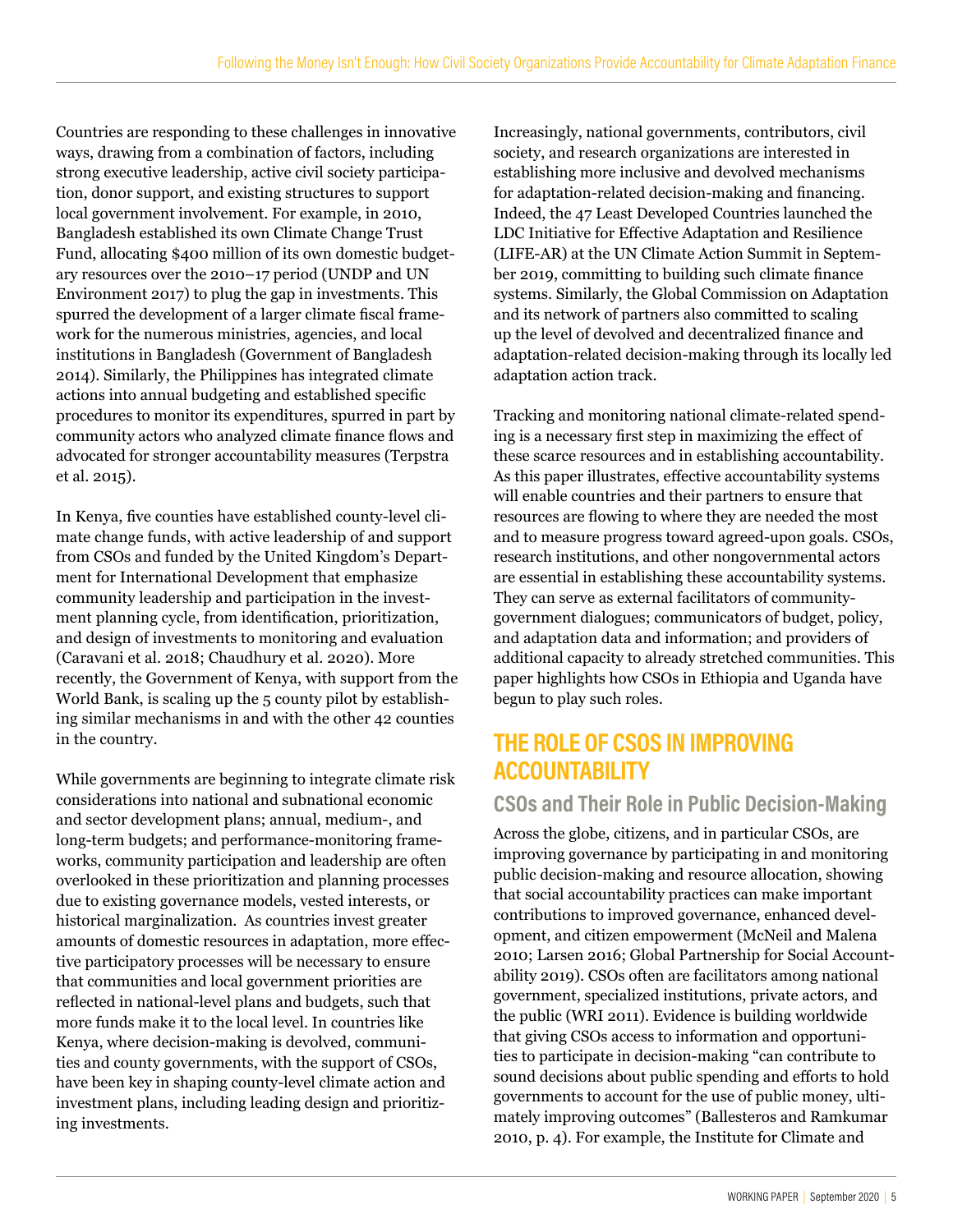Sustainable Cities (ICSC) in the Philippines found that more climate fnance was fowing into the country than was being reported (by contributors) to the government, with less than half of committed resources being disbursed and only a fraction of those resources being channeled to local communities. This analysis provided ICSC and other CSOs with the necessary evidence to pressure the Philippine parliament to establish additional oversight of climate fnance fows through the Oversight Committee on Climate Change (Soltoff et al. 2015).

While these efforts depend on accessible and available data and information, a meta-analysis by Fox (2015) aiming to understand the actual, tangible impacts from social accountability initiatives fnds that the power of information alone is not enough to motivate collective action and infuence public decision-makers. Rather, social accountability initiatives that pair citizen voices together with factors like civic space, access to decisionmakers, and existing processes to voice support or dissent show much more promise when it comes to impacts on decision-making. The effectiveness of these social accountability processes and actors is heavily infuenced by the local economic and political decision-making structures and systems—that is, the country's political economy. Thus, civil society actors should continually assess these dynamics as they afect how and when CSO eforts can be successful. For example, politicians, civil servants, or even private decision-makers may have implicit interests in maintaining a certain investment even if evidence from evaluations shows that the investment is not having the intended efects. This may be because this investment serves certain parts of the population that are integral to retaining the voting base for the current political party in power or because it supports a particular company or industry. These connections may not always be apparent, but they can afect the degree to which public information, collective action, and citizen voices afect fnancial fows.

Similarly, another systematic review of over 90 social accountability interventions fnds that politics and context are critical to the success of these interventions, specifcally the need to understand the extent to which nongovernmental actors are able to freely voice opinions on government policies and how citizens, civil society (including nongovernmental actors), and governments interact (Hickey and King 2016). For example, are nongovernmental actors able to advocate, without retribution, for policies other than those preferred by government? Without such open space for engagement, social accountability

interventions are likely to be limited in their success. Based on nearly 30 case studies documenting countrylevel CSO budget campaigns across fve continents, in its synthesis report *You Cannot Go it Alone,* the International Budget Partnership fnds that CSOs are "inherently less powerful than the government stakeholders and officials they seek to infuence" because government stakeholders have all the decision-making power (Larsen 2016). For this reason, CSOs often collaborate with other stakeholders and target certain decision-makers in their campaigns; these allies can be agencies, ministries, or departments that provide much-needed support and resources (Larsen 2016).

There are concerted efforts to build CSOs' capacities to play these social accountability roles. Often, these programs focus on bolstering CSOs' ability to research, analyze, build networks, and advocate on sectoral or regional issues from water to environmental protection, health, or general budgetary policies. For example, the Ethiopia Social Accountability Program has been strengthening the capacities of citizen and civil society groups and the government to enhance the quality of basic public services, including education, health, water and sanitation, agriculture, and rural roads, that are delivered to the citizens of Ethiopia (ESAP 2014). The multidonorfunded program, entering its third fve-year period, delivers training and guidance to more than 100 CSOs in 223 *woredas*<sup>1</sup> (districts). The training covers establishing social accountability committees, participatory budget planning, and gender mainstreaming, among other skills necessary to support constructive dialogue among government, civil society, and citizens and to improve the quality of public service delivery in the country (Nass and Girma 2015). The program has improved citizen awareness of issues, promoted direct and constructive dialogue between citizens and local administration officials, and enabled citizens to bring issues to the attention of higher administration officials during a time when the government otherwise restricted civil society activity. CSOs were able to be instrumental in facilitating these improvements after receiving sustained long-term training (over 15 years) and support to facilitate such dialogue (Aylife 2018).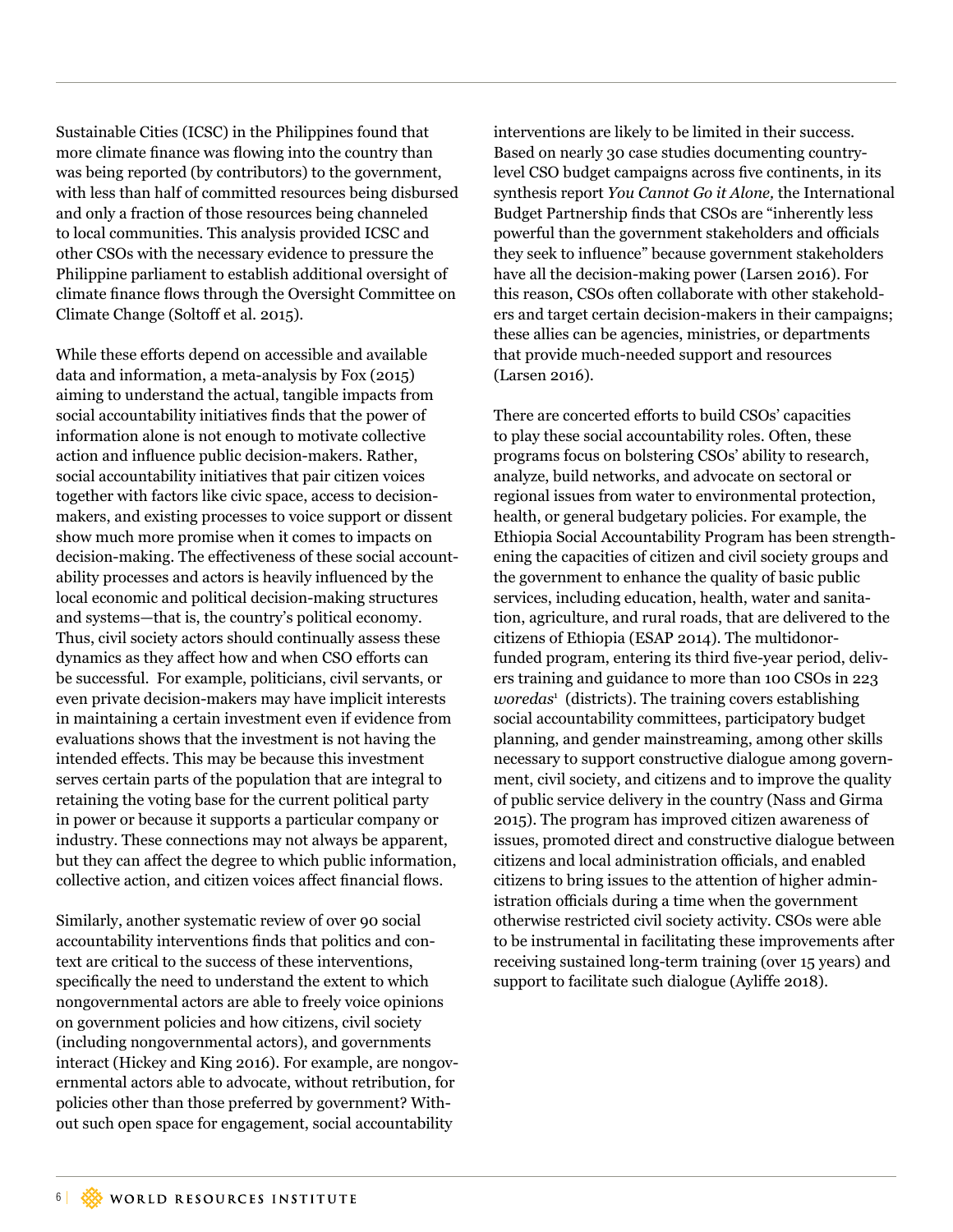## **CSOS' ROLES IN IMPROVING THE MANAGEMENT OF CLIMATE FINANCE**

Early CSO eforts to establish accountability systems for climate fnance focused on mapping the institutional context for implementing adaptation initiatives. For example, the frst phase of the Adaptation Finance Accountability Initiative in Nepal, Zambia, Uganda, and the Philippines analyzed the national institutional context for adaptation fnance and policies, available fnance tracking systems and tools, and the civic space for engagement. The goal was to understand whether adaptation funds were reaching the local level (Terpstra et al. 2013). The initiative assessed accountability in terms of fve key principles: transparency, ownership (of policies and programs), responsiveness (to climate vulnerabilities and risks), participation (in design, prioritization, and decisionmaking), and equity. Over the three-year effort to develop tracking methodologies and lay foundations for domestic accountability systems, the teams encountered common challenges across all cases: a persistent lack of access and unwillingness to disclose information on fnance fows, inconsistent defnitions and understandings of adaptation, a lack of focus on the most vulnerable populations, and incomplete information on how local priorities were being addressed (Wilkinson et al. 2014).

Similarly, in Bangladesh, Transparency International Bangladesh conducted an analysis of the country's climate funds governance architecture, including the policies and practices of the country's domestic climate change trust fund (Khan et al. 2013). It found that while select information on some climate finance flows was available (with corresponding information on the location and purpose of programs), there was inconsistency in transparency and reporting across the multiple contributors, government agencies, and external sources of adaptation fnance information. It was also unclear how these programs addressed domestic and local priorities around adaptation and how community members were consulted in prioritization and planning processes (Khan et al. 2013).

In response to this report and other CSO pressure, the Government of Bangladesh, with help from the United Nations Development Programme (UNDP), has since established and published a climate fscal framework that clearly outlines a framework for managing domestic and international climate fnance transparently, including by instituting a climate budget tagging system (Government of Bangladesh 2014). The government has also taken

steps to publish an annual citizen's climate budget report, analyzing the country's allocations and expenditures on climate-related priorities, thus making data on resources more readily available for public use (Government of Bangladesh 2018). This has spurred even greater CSO and public engagement as a coalition of CSOs, led by ActionAid Bangladesh, published a citizen's response that analyzed the government's citizen budget, engaged decision-makers, and provided recommendations for the next budget cycle (ActionAid Bangladesh et. al 2018).

Despite progress in the architecture of climate governance, more recent assessments continue to fnd inconsistencies in the availability of data, defnitions of adaptation, and public participation in decision-making. The International Budget Partnership and UNDP's Governance of Climate Change Finance Team assessed climate fnance accountability ecosystems in four countries: Bangladesh, India, Nepal, and the Philippines (IBP and UNDP 2018). The report, based on a combination of desk research and feldwork, examined the roles of and interactions among the state and nonstate actors involved. It focused on the capacity of these accountability actors—from civil society organizations to media to audit institutions and the judiciary (where independent) to participate in budget accountability processes that evaluate whether climate-related priorities were executed as intended, the current political economy and institutional architecture enabling such action within these countries, and the state of publicly available information on climate fnance fows (IBP and UNDP 2018).

The report highlights that transparency, participation, and strong formal oversight institutions are necessary to establish and maintain climate-related accountability. Other fndings include the need to establish clear defnitions of climate change fnancing, and to make climate fnance and budgetary information more accessible in a timely manner. The report also notes that current budget tagging methods (to indicate climate-relevant actions) are of limited use in improving public accountability, even in Bangladesh and the Philippines, where governments have taken steps to address CSO concerns and pressure. While tagging climaterelated expenditures allows for understanding the volume and spread of spending across sectors and over time, strong comprehensive public accountability requires access to more detailed program and project-level data and external actor involvement to analyze and communicate such information.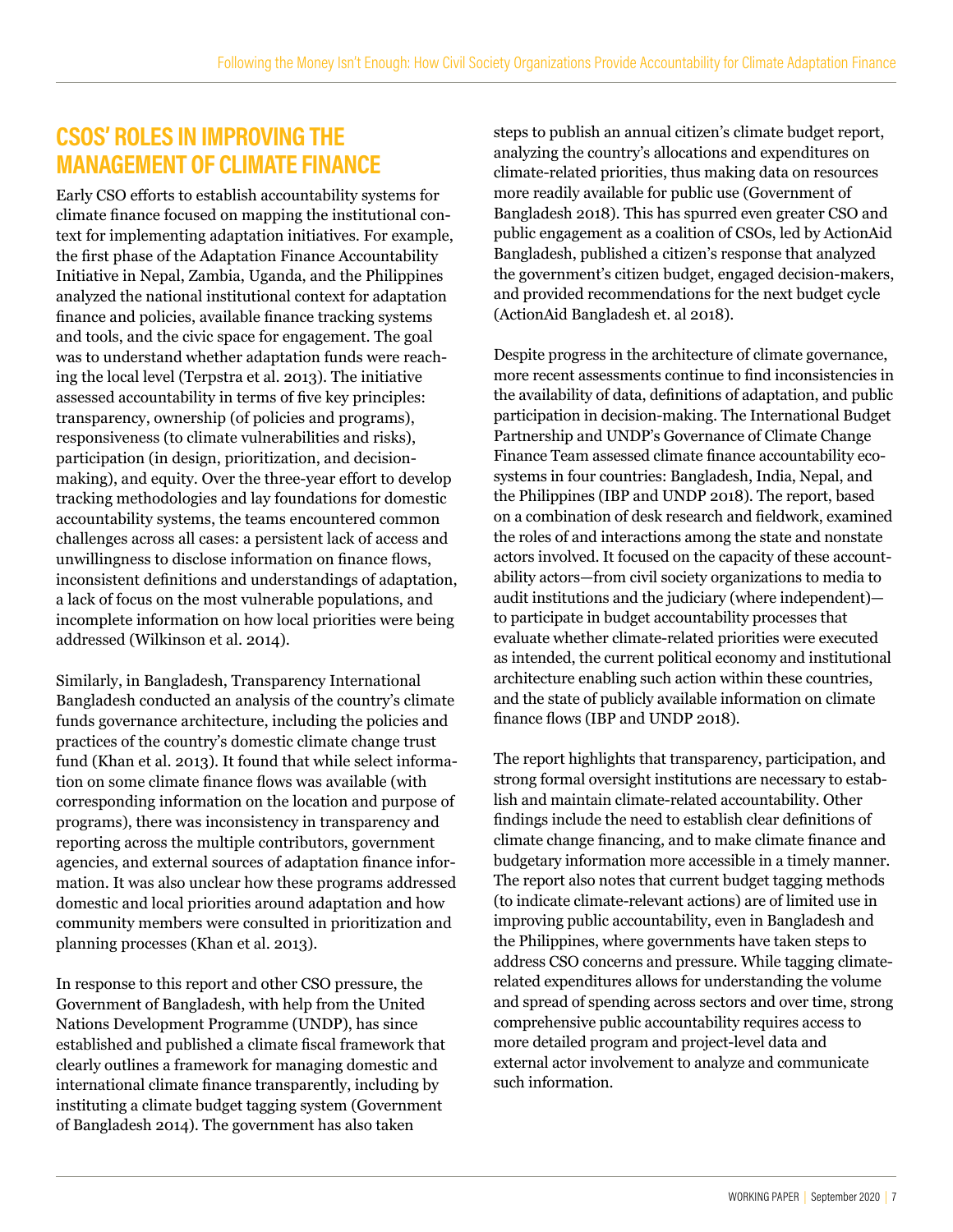In Kenya, the county climate change funds provide opportunities for communities to participate and design solutions based on their priorities and leverages existing resource transfer mechanisms. The active participation of communities and CSOs in decision-making processes has helped establish robust and transparent systems where priorities are discussed and disbursements and implementation monitored (Caravani et al. 2018; Murphy and Orindi 2017). The funds' governance structure embeds principles of transparency, ownership, responsiveness, participation, and equity, providing an alternative way to achieve accountability for scarce climate-related resources.

However, there are challenges in balancing the local and national levels, including the trade-ofs between ensuring local-level participation and national accountability toward long-term climate change goals. Particular tensions arise from the need to meet more regional and national targets, which are often determined without local community participation, while remaining fexible enough to adapt to local contexts (Caravani et al. 2018). The county funds also created additional demands on countylevel staf, including requiring them to understand how to manage participatory planning processes, with limited time to budget, plan, and support design of communitydriven projects. Although CSOs have currently stepped in to bolster state capacities, it still remains necessary for additional investments to be made in improving countylevel capacity to manage the needed processes.

### **BUILDING CSO CAPACITY TO ENHANCE CLIMATE FINANCE ACCOUNTABILITY IN ETHIOPIA AND UGANDA**

Building on lessons learned from experiences of CSOs in social accountability processes and the frst phase of the Adaptation Finance Accountability Initiative, the second phase, AFAI II, focused on supporting and building CSO capacity in Ethiopia and Uganda to track, monitor, and participate in climate-related decision-making processes, particularly those involving fnance. These countries were chosen in part because of contributors' priorities, but also because of their vulnerability to climate change (and the need for adaptation) and difering levels of existing CSO capacity and available civic space. This section outlines the various steps undertaken to build such capacity, drawing out some of the lessons learned for establishing accountability ecosystems.

As one of its very frst steps in scoping, the program compiled a list of organizations that were active in climate and public fnance management issues in both countries. Through semi-structured interviews with a long list of organizations and with more than 45 experts across both countries, the potential list of core partners was narrowed. The partners—the Civil Society Budget Advocacy Group and Climate Action Network in Uganda and the Population Health and Environment Consortium and Consortium for Climate Change in Ethiopia—were chosen for their networks' reach, existing expertise, and potential to integrate climate fnance tracking into their longer-term portfolios.

### **Assessing the Political Economy**

With these core partners, the program assessed the political economy in Ethiopia and Uganda. Using a combination of desk research and semi-structured interviews with 54 governmental, academic, nongovernment, contributor, and multilateral organization representatives across the two countries, the assessment looked at multiple issues. These included subnational and national governance and decision-making structures; planning, budgeting, and fnancial management processes; trends in civic space and the opportunities for civil society and citizen engagement; and past and current climate, economic, and development policies. In exploring the governance architecture, the assessment also examined the formal and informal relationships among diferent levels and branches of government, political parties and electoral procedures, parliament, and key leaders, decision-makers, and infuencers.

### **Civic Space and Entry Points for Government**

**Engagement:** A mapping of the available civic space for engagement helped identify active and efective CSOs in the budget and/or fscal monitoring and climate areas, respectively. Here, we defned civic space as the ability for citizens and civil society organizations to organize, participate, and communicate without hindrance and being able to exercise their rights and infuence the political and social structures around them. This mapping also identifed the crucial actors and institutions within government hierarchy, as well as outside infuencers, including potential champions, to engage in climate fnance conversations. The champions were sometimes in the same institutions but, more often, were other sympathetic actors who were easier to access and more open to engagement from external (i.e., nongovernmental) actors. The mapping also included an identifcation of potential hurdles (and barriers) in advancing transparency, participation in, and management of climate-related fnancial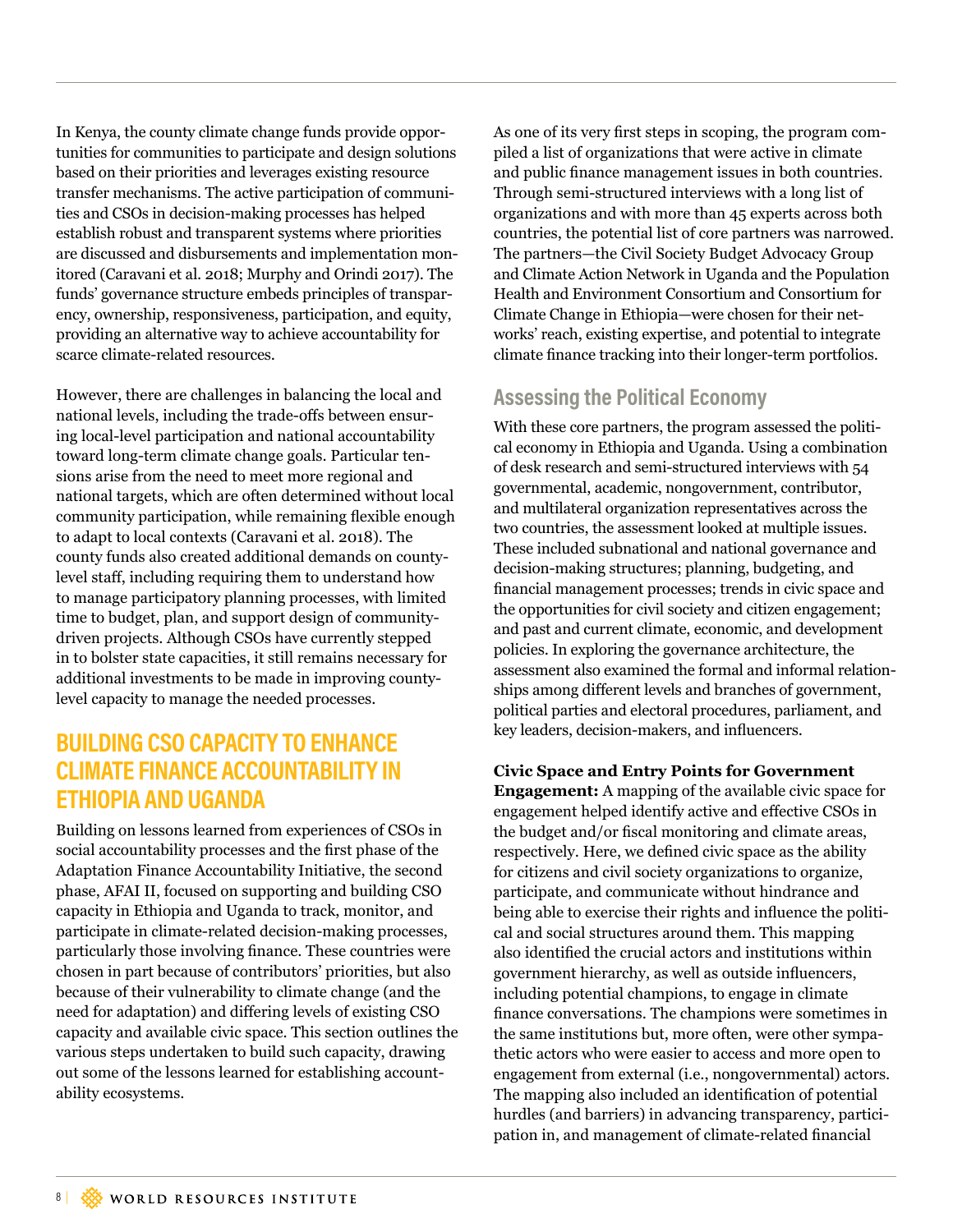and planning decisions. More important, it illustrated the policy mechanisms available for infuence, if any. For example, at the time of this assessment in late 2017 to early 2018, the 2009 "Proclamation to Provide for the Registration and Regulation of Charities and Societies" in Ethiopia was still active and had severely limited CSO advocacy within the country. The law restricted any CSO that received more than 10 percent of foreign fnancing (i.e., from any bilateral, multilateral, or philanthropic donor) from participating in human rights or public policy advocacy activities (International Center for Not-for-Proft Law 2020).

Despite these restrictions, it was evident that CSOs were still active in the country and focused primarily on providing services (e.g., forest restoration, food security, and agricultural development support) alongside or in partnership with national or international governments. The review indicated that, while CSOs were interested in building their capacity to understand how Ethiopia's climate finance flowed and assessing the climate relevance of programs, they were likely less able and willing to engage with the government, given restrictions in place at that time. The Ethiopian Social Accountability Program, described previously in this paper, also operated during this time but with an explicit waiver from the government and was confned to discussing only service delivery issues. In 2019, the new prime minister and his administration repealed and replaced this law with a less restrictive one. How this new law will be operationalized over the longer run and, thus, how it will affect CSO activity are yet to be seen.

On the other hand, in Uganda, the assessment indicated more open civic space, with communities and CSOs actively advocating for policy change in a variety of sectors from water and environment to transportation, health, and budget management. Some of these organizations were well established in evidence-based advocacy. For example, several of the budget-related organizations that had emerged during the country's debt sustainability crisis in the late 1990s were well versed in budgetary processes and were known in the feld. However, the review indicated that there were as yet no CSOs active in domestic climate fnance tracking, which was an area of interest for several CSOs and their networks. These CSOs and other actors, including the media, bilateral and multilateral contributors, and academia, had established efective working relationships with government officials at different levels. However, interviews and other research also indicated that opportunities to engage and advocate (even with

evidence) were limited when it came to more sensitive topics around elections and electoral politics and party or country executive leadership.

This civic space mapping was crucial for informing how the capacity-building programs in these countries could be framed, communicated, and implemented. Of the entry points identifed, the mapping highlighted the institutions and administrators that would be more supportive and fruitful in the short term and those that were likely to be longer-term engagement targets. The mapping was also important in providing the historical context for how and why certain engagement mechanisms could be more efective than others.

#### **Planning, Public Financial Management, and**

**Transparency:** Here, the assessment focused on understanding the planning, budgetary, and revenue transfer mechanisms within the countries. The assessment sought to understand how policies and annual budgets were planned, prioritized, and resourced; how line ministries and subnational governments provided input to these processes; and what were the relationships between central and subnational governments. It also looked at the diferences between how these processes were designed versus how they were implemented, thus accounting for formal and informal practices. The assessment investigated how climate fnance, whether international or domestic, interacted with domestic procedures. For example, do the country's line ministries or subnational governments specifcally budget for climate-related projects (e.g., allocating resources for climate-specifc training for staf), or do they integrate such considerations into other investments (e.g., build bridges to higher food standards or integrate drought-resistant crops into agriculture programs), or do they use a mix of approaches? Does the government receive direct budget support from international contributors for climate-related investments? The assessment also looked at whether there were established tracking and monitoring systems for climate-related fnance, such as a climate budget tagging system or an annual reporting scheme and, if so, how they could be improved. Such a tagging system could lay the foundation for evidencebased discussions with government and communities. Lastly, the assessment looked at whether budget and climate fnance-related data were available and accessible in a regular and timely manner.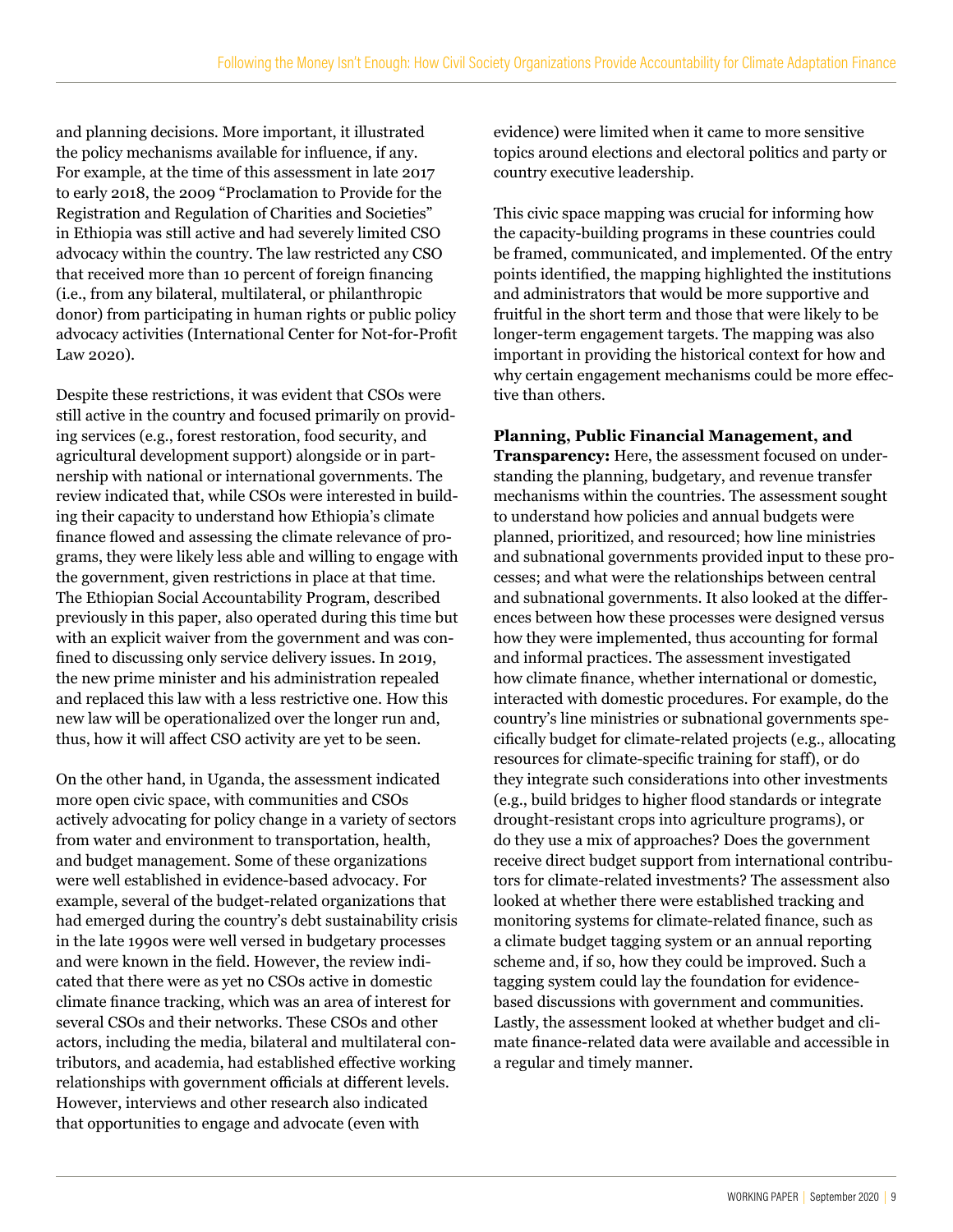*Policy Formulation and Monitoring:* The fndings helped shape understanding of the formal and informal decisionmaking and budget allocation systems, including the climate policy and fnance architecture. For example, in Uganda, the assessment found that district policy actors were rarely included in national policy formulation, even though district governments are intended to have input into national priorities, which led to a mismatch and a lack of ownership of priorities and programs. This was due to several reasons, including insufficient lead time for district governments to prepare for consultations, few districtlevel officials being invited or consulted, and not being supported (fnancially or technically) in their continued engagement with national-level planning processes. This was further complicated in regions where national and district-level officials (or members of parliament) were from diferent political parties. And, while climate-related issues were rising as policy priorities, the institutional frameworks and capacity to fnance these priorities were still in the beginning stages.

The Ugandan national government, with the help of CSO partners, had begun addressing some aspects of the institutional framework, including integrating climate-related indicators into the existing performance measurement framework to track adaptation-related outputs of investments. This engagement built on long-standing relationships with environmental CSOs, who, since 2014, have been helping examine and improve institutional processes. To complement this, the Ministry of Finance, Planning and Economic Development and the World Bank have been developing climate budget tracking systems to identify, ex-ante, annual expenditures on adaptation and mitigation. All line ministries and districts are expected to implement this system in the 2020–21 fiscal year, eventually providing a common annual tracking mechanism for both government and CSOs to use in planning and advocacy. Tracking expenditures, however, is just the frst step in longer-term accountability and needs to be coupled with follow-on engagement from civil society, media, and other external actors to improve use of funds for community climate-related priorities.

In Ethiopia, the Climate Resilient Growth Economy (CRGE) strategy and its associated facility is intended to guide all climate-related policies and expenditures. While the strategy is spearheaded by the Environment, Forests and Climate Change Commission, the CRGE facility is managed by the Ministry of Finance and Economic Development<sup>2</sup>. Lack of formal monitoring and evaluation processes and poor coordination across the two diferent ministries responsible for the strategy and facility have led to relatively weak oversight and accountability and thus progress toward its outlined goals. Additionally, the country has also started to integrate climate considerations into other programs, including the Productive Safety Net Program and the Household Assets Building Program, which are large agriculture and safety net programs and fall outside the CRGE's purview. As in Uganda, a climate budget tagging system is under development but has not yet been implemented, complicating the tracking of national (or international) resources directed toward addressing climate adaptation. An earlier 2014 climate policy and expenditure assessment found that local planning and budgeting procedures were relatively rigid and were shaped by a regionally and nationally determined framework (Eshetu et al. 2014), leading to limited involvement of communities, their priorities not being refected, and infexibility to accommodate changing needs within planning and budgeting.

*Public Financial Management and Budget Transparency:* Budget transparency and the extent to which the public can participate in such decision-making processes is essential in enabling CSO engagement on climate fnance priorities and decisions. This is also necessary for analyzing the extent to which adaptation concerns are addressed in budget allocations.

In 2019, Uganda scored 58 out of a possible 100 (and placed 36th out of 110 countries surveyed) in the International Budget Partnership (IBP) Open Budget Survey (IBP 2019). This regularly conducted survey is the only global comparative assessment of the three pillars of public budget accountability: transparency, oversight, and public participation. The scale indicates how transparent the government is, based on whether it publishes budgets and related documents in an accessible, timely manner, in advance of key decision points in the country's planning cycle. This score indicates that, while Uganda is more transparent than the average country (45 is global average), the amount of budget-related information provided is still considered to be insufficient and is three points away from the threshold of 61 where likely enough budget information is published to enable informed participation. Core partners confrmed their ability to access budget documentation as needed and, in particular, their ability to do so during budget formulation and decisionmaking stages. However, midterm reviews of budget disbursements and progress were harder to access, thus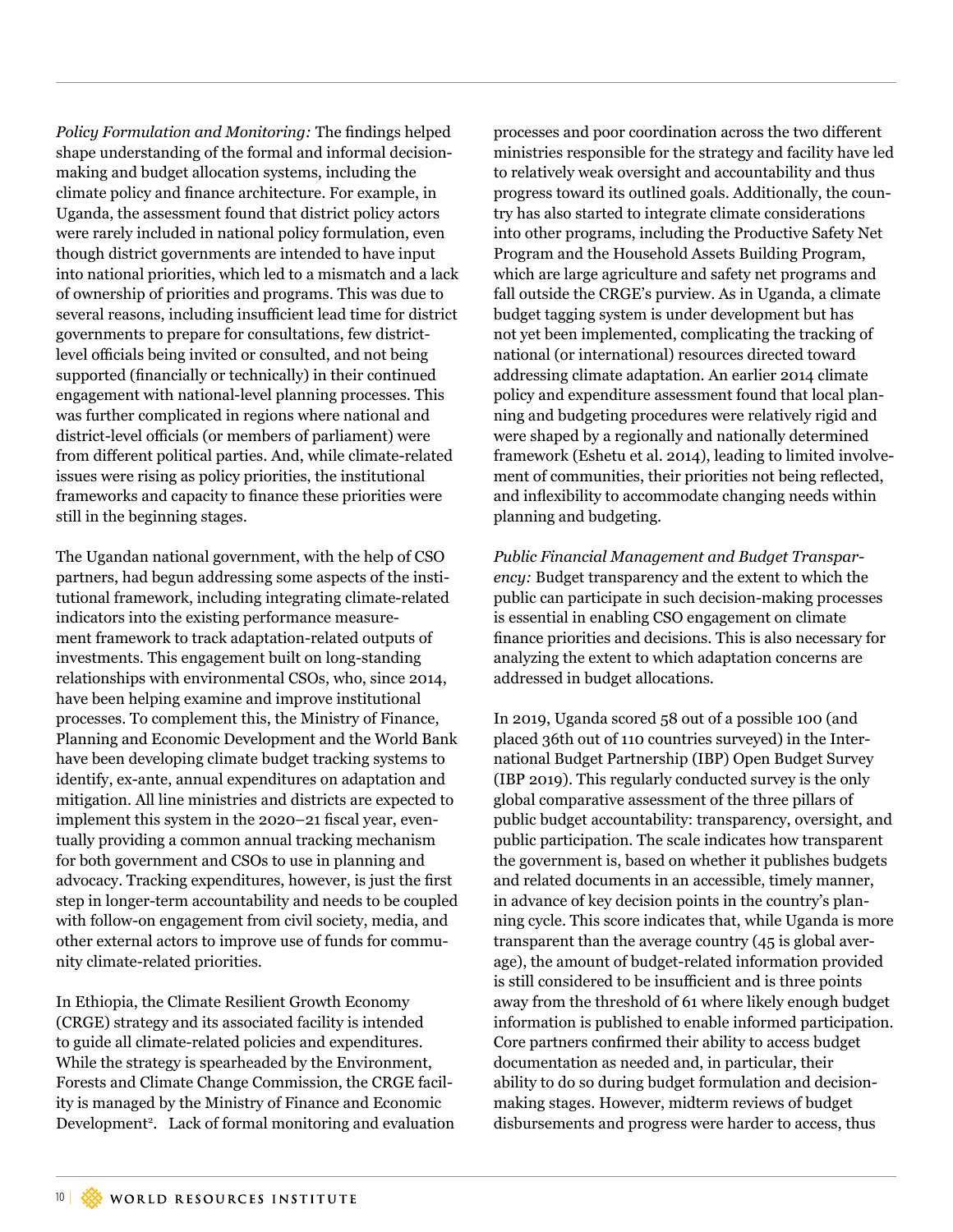challenging CSO-led tracking and monitoring eforts once budgets are allocated.

An active network of climate-related organizations was also involved in developing climate-related strategies and project delivery. However, none of these organizations was directly focused on domestic climate finance flows. Nor were those organizations focused on budget advocacy looking at climate fnance fows in their analysis or engagement. These fndings, coupled with the availability of budget information, indicated that Ugandan CSOs could build additional engagement on climate fnance issues from their existing access and relationships with government officials and processes, where several organizations were active in evaluating annual budgets and engaging with communities in districts across the country, local and national government officials, parliamentary committees, and the media, among others. The assessments also found a lack of understanding of current fows, no common defnition for adaptation, and no clarity around who ultimately was responsible for proposing and implementing climate-related activities. Key agencies in the government like the Ministry of Finance and the Local Government Department were also interested in building their own capacities to understand climate-relevant expenditures and to capacitate their own staff with such knowledge. Thus, the capacity building strategy was built around these entry points.

On the other hand, Ethiopian CSOs consistently were unable to access budgetary information in a timely manner. Ethiopia was also not surveyed in IBP's Open Budget Survey, due to similar constraints that restricted CSO activity and general lack of government transparency. This and previous budget-related assessments in Ethiopia indicate that budget information was difficult to access regularly and was not granular enough to aid in understanding how relevant the country's investments and expenditures were to climate-related objectives. For example, if published sectoral budgets only provide investment or expenditure titles, without any other description, it is difficult to understand and evaluate that expenditure for its likely relevance to climate objectives.

The assessment also found that despite a centralized strategy and facility to guide climate action, including on adaptation, there had been difficulty in translating the strategy into investable projects and action. As fnancing and climate-related planning responsibilities lie with diferent ministries, oversight of implementation and progress was weak. Other than through the

multidonor-supported and government-approved Ethiopia Social Accountability Program, which did not focus on climate-related issues, CSOs were not able to monitor, track, or engage in evidence-based decision-making processes with the government. As in Uganda, there was no shared understanding of what constitutes adaptation within budgets, policies, or investment plans. Thus, to enable analysis, the capacity-building program had to accommodate political sensitivities, constrained abilities to engage directly with the government, and the need to establish a baseline understanding of adaptation within climate fnance. These hurdles challenged CSOs interested in taking on a more active role. Without clear investments associated with the CRGE facility, access to information, or freedom to engage, they were not able to follow climate finance resource flows.

### **Lessons Learned from Formulating the CSO Capacity-Building Strategy**

The political economy assessments described here helped identify diferent approaches to building the capacity of interested CSOs to understand, track, and monitor climate fnance fows within their countries. These assessments allowed the subsequent capacity-building strategy to be tailored to each country's situation. In crafting its approach, the program aimed to support a longer-term accountability culture, and thus was designed to enshrine sustainability. These lessons learned applied across both countries, despite their diferences with respect to the political context, civic space, climate policies, and CSO capacities. The approach was co-designed by the CSOs that were interested in participating in this effort to ensure that training, materials, and consequent organizational strategies for engaging with government and communities ft in with their existing agendas and operations.

#### **Leveraging CSO partners and their networks:** Early scoping and the assessments identifed core CSO partners in both countries as anchors for the capacity-building efort. The organizations had established programs of work that were directly connected or adjacent to the climate fnance discussions, thus allowing the capacitybuilding eforts to build on an existing foundation of knowledge and relationships with communities, other CSOs, and the government. For example, in Uganda, the assessment identifed an organization whose core mission revolved around public fnance and debt management and another that focused on adaptation and environmental issues. These organizations agreed to act as core facilitators to a larger countrywide network of like-minded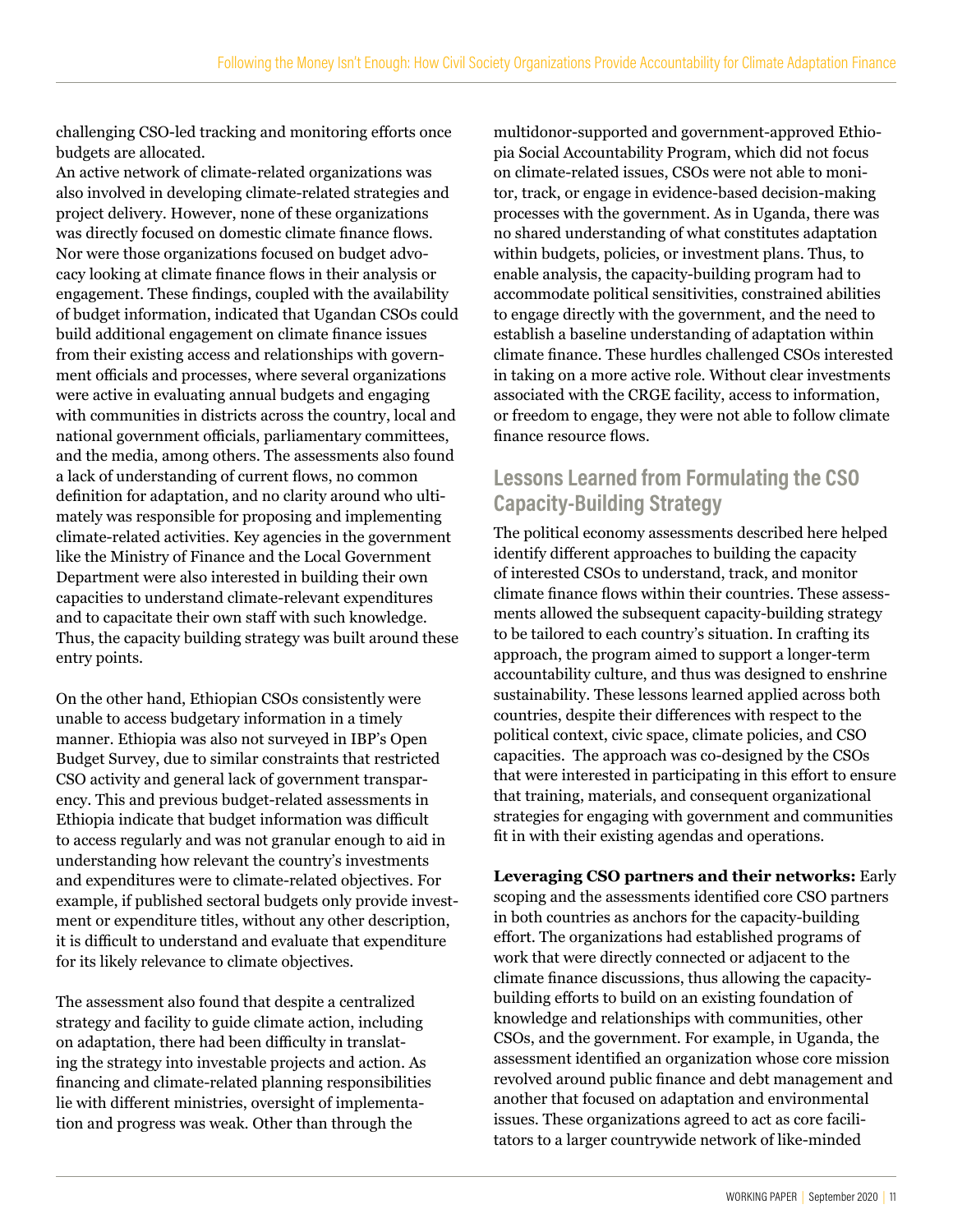organizations and are thus potentially able to transfer their knowledge and capacity through their networks and scaling efforts. In Ethiopia, both anchor organizations worked in the environment and climate space, primarily focusing on environment-related service delivery programs around reforestation, agriculture, health, and adaptation. This unfortunately limited how much the CSOs were able to discuss budget allocations, which were already hindered by a lack of access to necessary information. Again, these organizations were the hosts of a larger countrywide consortium of similar organizations, which would be useful in scaling training and building capacity.

**Enabling engagement with public officials:** As part of enabling CSOs to engage with government entities, the capacity-building program also needed to sensitize and engage government agencies and officials to pave the way for greater opportunities to engage on climate fnancerelated issues and promote longer-term collaboration. In both countries, the strategy leveraged the core CSO partners' established links with diferent agencies within the government. Based on the assessments, the partners in both countries were also aware of limited capacities within government agencies to engage and integrate community and local-level priorities for adaptation into planning processes, to design and implement relevant programs, and to track and manage associated climate fnance fows. This, in turn, limited the ability of CSOs to engage in each of these intermediate steps of planning, allocating resources, and monitoring progress. While the program initially scoped out opportunities to build basic capacities of government representatives from relevant agencies to understand how climate adaptation could be integrated into investments, how fnance could be tracked, and how this could be reported and shared, it was not able to fulfll these elements of the strategy due to limited resources.

**Reiterative training and engagement:** The program's core CSO partners were primarily responsible for designing and delivering training to their peers. Training was delivered in a series of progressive modules that built on each other, with a refresher of basic concepts in each module. One-off workshops and training were not deemed as useful in the long run, as they were perceived more as events than as part of a sustained program designed to improve capacities. Participants were asked to commit to attending all the training in the series; however, there was no official enforcement mechanism other than concerted follow-up from the core partners. There was a limited number of participants in the training with fewer than 20 organizations in

the frst rounds, so this was easier to coordinate than largescale efforts. The partners also worked to build a network of engaged peers who could also focus on climate-related issues relevant to their own agendas.

Training focused on a range of issues. Introductory sessions focused on basic defnitions of climate fnance, the international architecture for climate finance flows. including the United Nations Framework Convention on Climate Change, bilateral, and multilateral flows; other countries' experiences with respect to climate fnance management; and the local or country contexts. Here, the program also stressed developing common defnitions for what constituted adaptation and qualifed as climate fnance, particularly adaptation-related fnance (and explored how other countries had approached this issue). This was key in developing a common framework for engagement. Subsequent sessions covered countryspecifc climate and planning architectures, where to fnd and access funds, and how to analyze climate fnance and budgetary data. The training also covered the current context for CSO involvement in climate fnance issues, including why and how they could be involved.

Training was targeted at national-level organizations based in the countries' respective capital cities. Because the training was designed as part of a longer-term capacity-building strategy and with an eye toward eventual expansion of this effort to build CSO capacities at the local level, the program initially focused on building a core network of organizational capacity at the national level before leveraging these organizations' respective networks to engage at the subnational and district levels. However, limited resources prevented such an expansion of similar training and at more granular levels to help support both district- or subnational-level CSO engagement and to feed into national policy discussions.

**Conducting Reiterative Political Economy Assessments:** Once undertaken, these political economy assessments within countries were never considered complete. They were iteratively updated as the country contexts for accountability and climate fnance change often in terms of the kind of data made regularly available, climate-related policy changes, uptake by and interest from various ministries and subnational actors, and changes in the overall political architecture and civic space. These shifts in the larger context can change the opportunities for CSOs to engage decision-makers on planning and budget priorities; thus, CSOs' strategies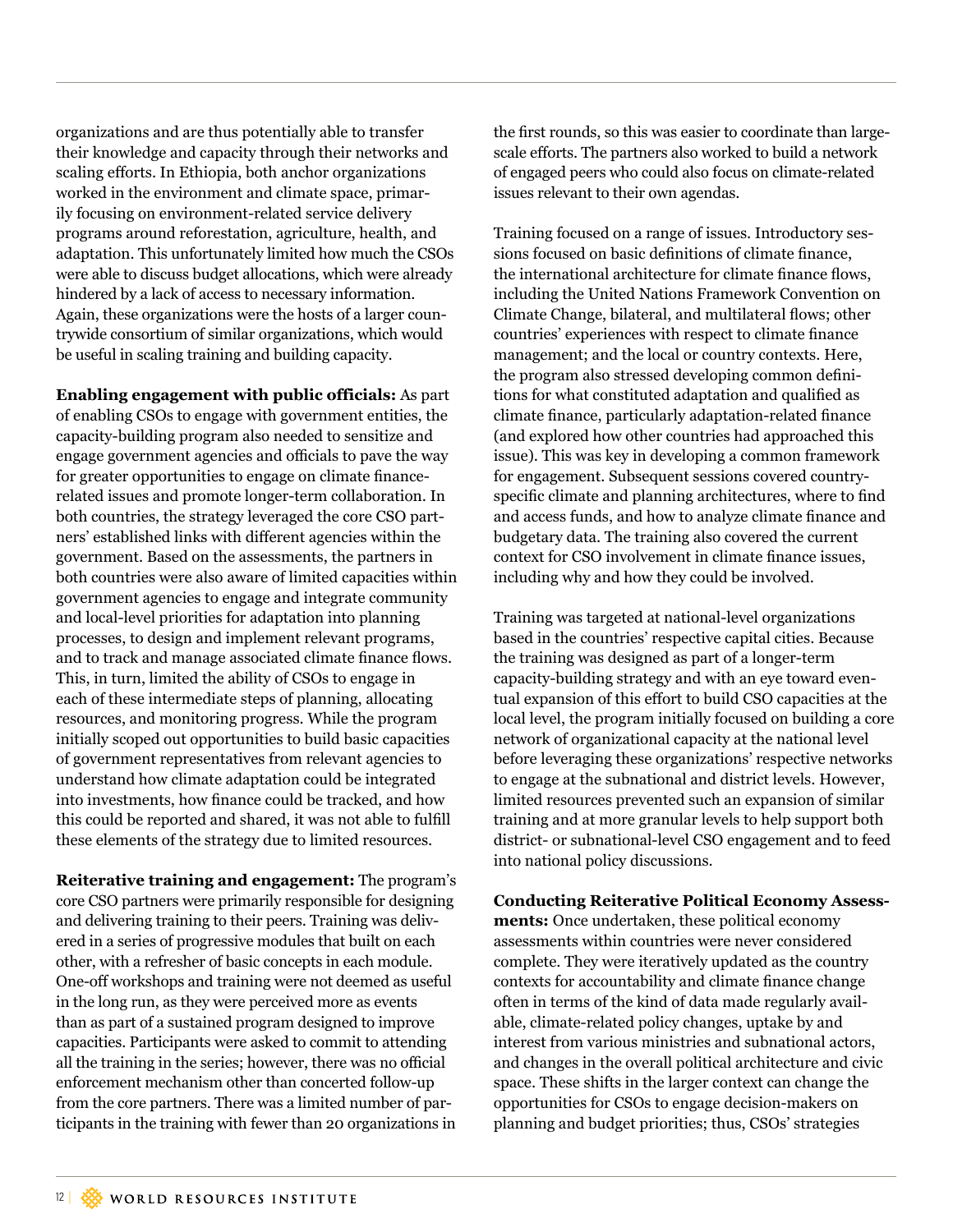should continually reassess whether their approaches are appropriately designed for the current context. The assessments described earlier were invaluable in understanding and identifying entry points for engagement, current practices and local sensitivities around climate fnance, public fnancial management, planning, relationships between diferent levels of government, and the space for civil society engagement.

**Partnering with Domestic Teaching Institutions:**

As part of the capacity-building strategy and CSOs' desire to sustain and expand their program reach, the capacitybuilding strategy looked for opportunities to connect CSO partners with universities or research institutions that trained the next cohort of professionals. This provided another way of raising awareness of domestic climaterelated priorities, processes, and fnance. It also helped build interest and engagement around climate adaptation, fnance, and the accountability of these policies and resource flows. These programs engaged undergraduates, graduates, and even mid-career public-sector professionals who were receiving additional training. For example, in Uganda, core partners are working to develop a short course with Makerere University's Climate Change Research and Innovation Centre to focus on climate finance tracking, building off already - developed materials. Another eventual goal was to reach the local government fnance and planning training institutes such that knowledge around climate fnance management could be embedded within public fnance management frameworks. However, due to time and capacity constraints, we narrowed the scope to focus more on building CSO capacity frst.

## **KEY RECOMMENDATIONS FOR BUILDING A NATIONAL CLIMATE FINANCE ACCOUNTABILITY SYSTEM**

Climate-related fnance and investments are growing, albeit at much slower rates than needed to address the urgency and scale of the climate challenge. How investment priorities are decided, designed, and implemented—particularly with respect to who participates and leads in these decisionmaking processes—is just as important as the size and pattern of financial flows for resilience.

Lessons from the AFAI II program, and other eforts in Kenya, Bangladesh, the Philippines, Nepal, and other countries, are useful in understanding how CSOs can help track, monitor, and ensure accountability of climate

fnance such that it works for the communities and countries being served. Here are some of the steps taken and lessons learned in building CSO capacities to engage in these processes:

**Recognize the importance of continually assessing the political economy contexts of the country or region in question:** Conducting a political economy analysis of a country or sector is one of the most crucial initial and recurring steps in establishing or improving a climate fnance-related accountability system. The multimethod assessment, using extensive semi-structured interviews, desk research, and group discussions where possible, can provide understanding of the policy architecture, fnance, and planning decision-making; an overview of relationships between key decision-makers at all governance levels; and space for civil society, media, and other institutions to engage. This baseline knowledge is essential to understand entry points for engagement; sensitivities around policies, procedures, and actors; and the status quo. Continually adding to this assessment through follow-up interviews and additional or iterative research is useful to ensure that climate-related policy and fnance research and engagement of decision-makers and key actors are framed within the appropriate contexts.

**Establish a common understanding of what adaptation is and a shared definition for climaterelated, especially adaptation, expenditures:** In most sectors and regions, a commonly accepted defnition of climate-related expenditures and adaptation-related expenditures does not yet exist. Indeed, understanding of what constitutes adaptation itself may be limited. Because of the inherently local nature of adaptation, each country will have to establish guiding principles or a defnition that will help identify adaptation-related expenditures. Countries are building off existing methodologies that can be adapted to track domestic fows of climate fnance related to adaptation. However, these methodologies difer in their specifcity. For example, the Rio markers methodology followed by the Organisation for Economic Co-operation and Development tags investments with "principal" or "signifcant" adaptation relevance, based on whether the fundamental design and reason for the investment is adaptation-related. This method counts the value of the entire investment as related to adaptation, even if only a small portion pertains to adaptation.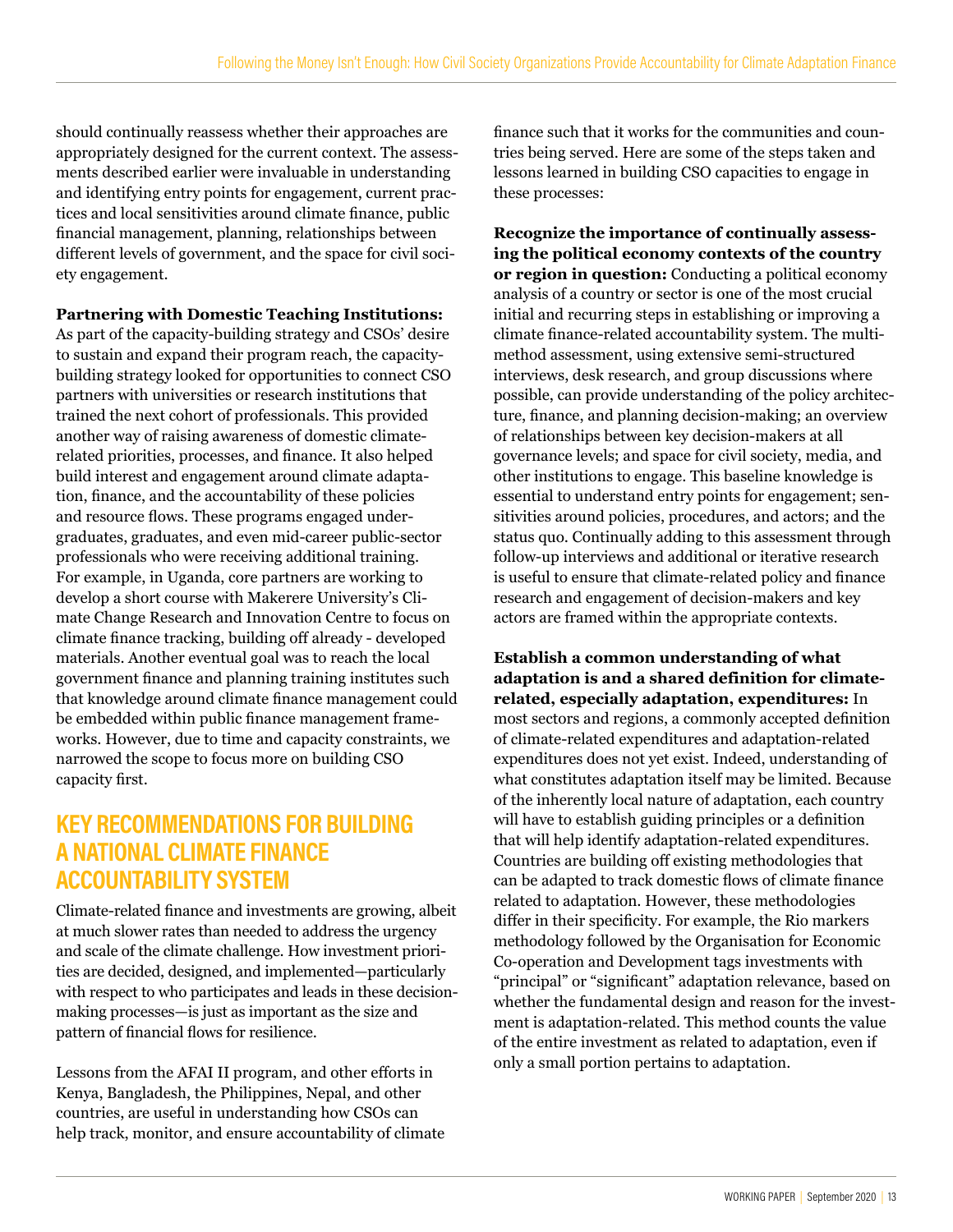On the other hand, the multilateral development banks use a process-based methodology to account for investments in adaptation. Project proposals must showcase which climate risks are being addressed and how so before a part of or the whole investment can be counted as adaptation. Only the portions of the investments that are directly addressing climate risks can be counted as climate fnance. Applying either of these methodologies requires government agencies to publish enough detailed project-level information for such analysis and tagging. CSOs can play leading roles in this efort as a facilitator of such conversations. These process-related principles, such as identifying the specifc climate risks being addressed and how the proposed intervention addresses the identifed risks and/or a more specifc adaptation defnition, are integral in setting up a climate budget tagging system that can be sustainably implemented by various ministries, agencies, and local governments and that can allow other stakeholders to validate and track public and eventually private investments. The process to defne such expenditures should be participatory, involving subnational governments, sector officials, CSOs, and research institutes.

**Understand that climate-budget tagging is only the first step:** Several countries like Bangladesh and the Philippines have begun systematically tracking climaterelated expenditures based on country-specifc defnitions. Designing and implementing these systems is only one of the frst steps in establishing greater transparency and dialogue on climate fnance. Budgetary data and information on annual climate-related expenditures need to be more accessible to citizens, community groups, and media. More importantly, communities, CSOs, media, and other oversight institutions need transparent ways to engage with government policy and decision-makers on priorities and expenditures and to shape investments. These stakeholders also need to have the capacity to access, analyze, and communicate their fndings. For example, an early lesson from iCSC in the Philippines shows that CSOs with such capacities can infuence how governments and communities engage on priorities, monitor disbursements of allocated funds, and follow up on the efectiveness of programs. Thus, developing or strengthening these additional capacities can improve the accountability of climate fnance planning and fows.

**Leverage existing networks and capacities:** As preliminary assessments showed, typically there are existing networks of CSOs, academic institutions, and other stakeholders that may be actively engaged in climate and/

or fnance or budget discussions. Even if their experience has not been squarely in these spheres, these stakeholders still bring valuable experience of working within the country's domestic policy and political contexts, have established relationships with communities and decisionmakers, and may be willing to integrate climate-related concerns into ongoing work programs. Leveraging these existing networks and building their capacities, if possible, to engage in climate fnance-related discussions will likely be more efective in the long run than establishing new mechanisms for engagement.

### **CONCLUSION**

The experiences and insights gained through the three-year AFAI II project provide early evidence that underscores the importance and feasibility of building the capacities of CSOs to track, monitor, and evaluate adaptation finance flows and policies. CSOs also need support in using evidence-based research to advocate for policy and resource allocation changes that can lead to greater participation, engagement, and oversight on adaptationrelated issues.

Eforts in Uganda and Ethiopia demonstrated that the available civic space—that is, the ability of CSOs and communities to freely engage with their governments—has a direct effect on the extent to which they are able to track, monitor, and engage on priorities vis-à-vis climate fnance flows. Assessing the changing civic space will be critical to understanding whether CSO-led efforts to ensure the accountability of climate fnance fows will be successful. Without the engagement of communities and decisionmakers, tracking fnance alone will not result in efective use of resources.

Programs that build capacity of CSOs to monitor and track climate fnance fows and facilitate community-government discussions on adaptation-related issues are in their infancy. Further practice and research is needed to expand our knowledge base on the diferent mechanisms through which CSOs can engage their communities and governments, understand how CSOs maintain their eforts to track and monitor fnance fows, engage in shaping policy, and understand how greater global and domestic attention on climate finance flows influences accountability of scarce resources.

As initiatives like LIFE-AR and other efforts to promote locally led adaptation action gain traction, interested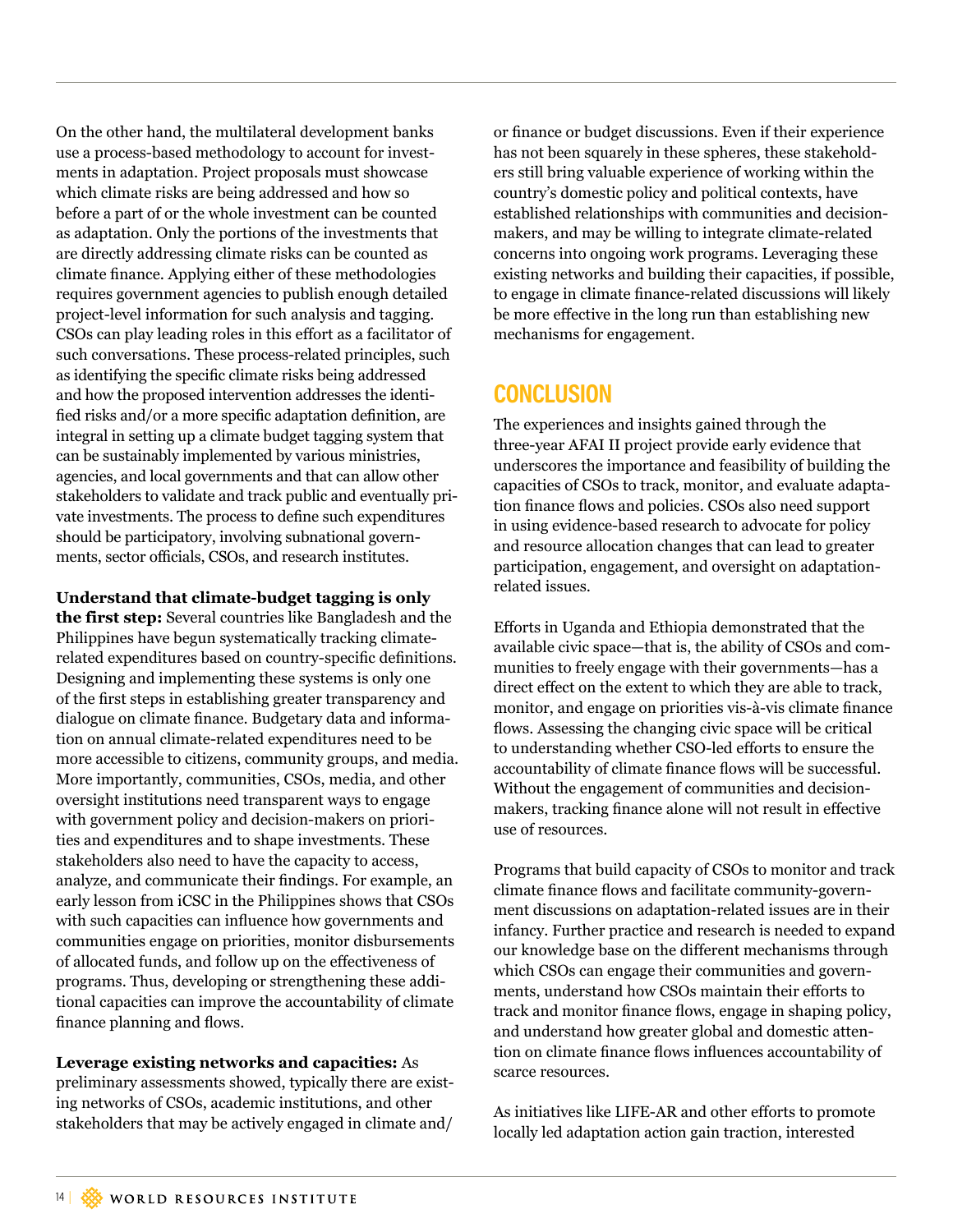actors, from practitioners and research institutions to countries and communities, can leverage lessons from these early efforts to build climate finance accountability systems that work for them. The steps taken here to understand the existing political, economic, administrative, and civic structures can help inform the needed elements of an accountability system, including whether tracking methodologies, suitable engagement methods, and additional capacities are needed.

These capacity-building efforts empower communities, CSOs, and other stakeholders with the information and capacities to ensure that scarce fnance, whether international or domestic, is more efficiently and effectively used to address the needs of the most vulnerable and poor, directing resources to where they matter the most. Most importantly, these efforts help to build climate finance ecosystems that are led by and serve communities, as well as local and national actors.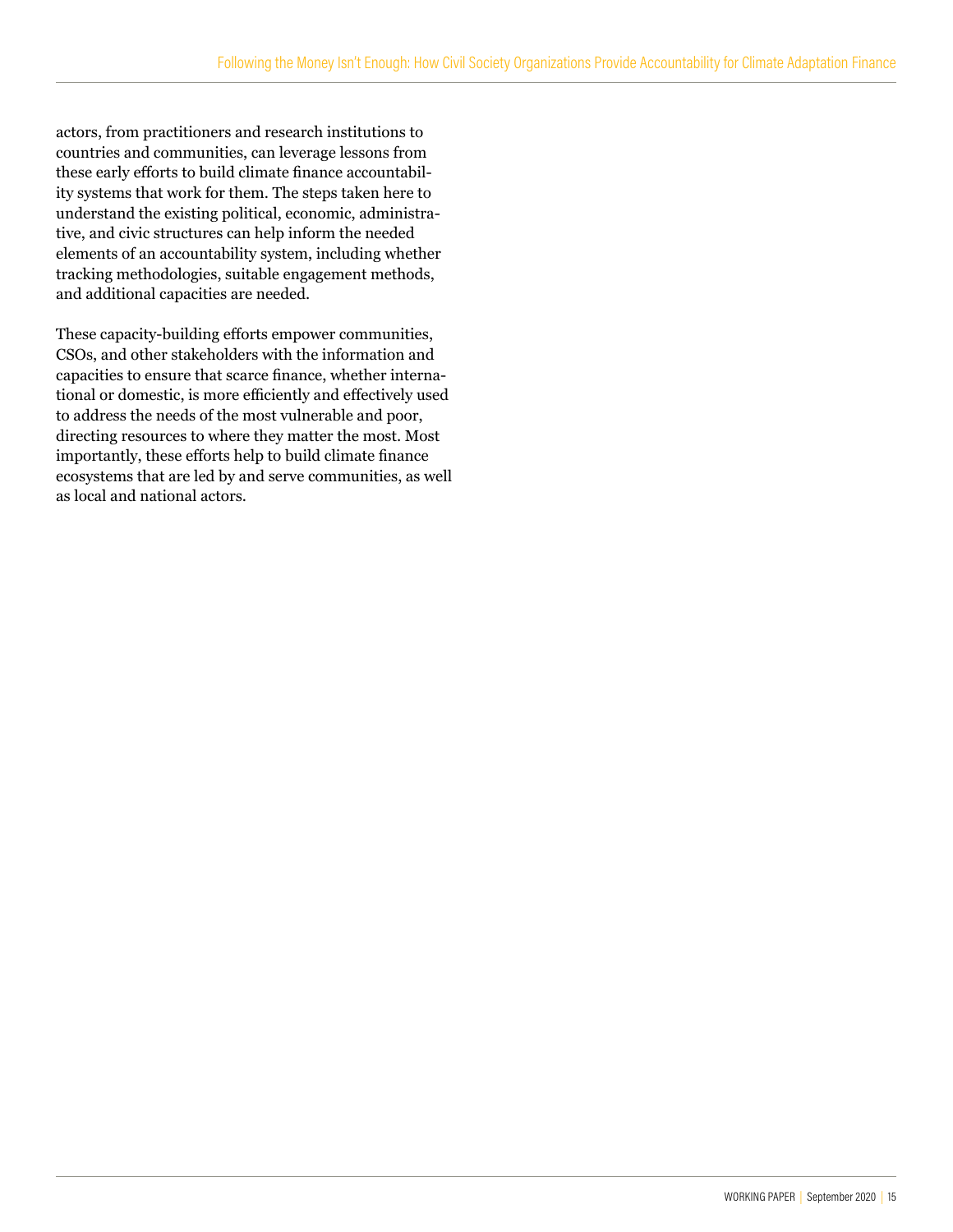# ENDNOTES

- 1. Program coverage has increased to 500 *woredas* in the ESAP third phase, launched in May 2019 (VNG International 2019).
- 2. At the time of the assessment in 2017 and early 2018, the EFCCC was the Ministry for Environment, Forests, and Climate Change. Later in 2018, the ministry became a commission under the auspices of the Ofice of the Prime Minister. This reorganization did not change the core responsibilities of the commission, which continues to oversee environment, forests, and climate-related policy issues.

### **REFERENCES**

ACTADE (African Center for Trade and Development). 2017. "An Outlook of Uganda's Climate Finance Landscape." [https://www.kas.](https://www.kas.de/c/document_library/get_file?uuid=a6d9530d-894f-3d36-75a3-8da109daa4de&groupId=252) [de/c/document\\_library/get\\_file?uuid=a6d9530d-894f-3d36-75a3-](https://www.kas.de/c/document_library/get_file?uuid=a6d9530d-894f-3d36-75a3-8da109daa4de&groupId=252) [8da109daa4de&groupId=252038.](https://www.kas.de/c/document_library/get_file?uuid=a6d9530d-894f-3d36-75a3-8da109daa4de&groupId=252) 

ActionAid Bangladesh, International Center for Climate Change and Development, and Action on Climate Today. 2018. *A Civil Society Response to the Bangladesh Climate Budget Report.* Dhaka, Bangladesh: ActionAid Bangladesh.

Aylife, Tasmin. 2018. "Social Accountability in the Delivery of Social Protection: Ethiopia Case Study." http://esap2.org.et/wp-content/ uploads/2018/04/SA-in-the-Delivery-of-Social-Protection.pdf.

Ballesteros, Athena, and Vivek Ramkumar. 2010. "Governing Climate Finance: The Importance of Reporting Guidelines and Review Mechanisms to Ensure Transparency and Accountability." Budget Brief. https://www. internationalbudget.org/wp-content/uploads/2010/12/brief11.pdf.

Buchner, Barbara, Alex Clark, Angela Falconer, Rob Macquarie, Chavi Meattle, Rowena Tolentino, and Cooper Wetherbee. 2019. *Global Landscape of Climate Finance 2019.* San Francisco, CA: Climate Policy Initiative.

Caravani, Alice, Sam Greene, Nella Canales Trujillo, and Aklilu Amsalu. 2018. *Decentralising Climate Finance: Insights from Kenya and Ethiopia.* London: BRACED Knowledge Manager.

Chaudhury, Moushumi, Tonya Summerlin, and Namrata Ginoya. 2020. *Mainstreaming Climate Change Adaptation in Kenya: Lessons from Makueni and Wajir Counties.* Washington, DC: World Resources Institute.

Climate Policy Initiative. 2017. *Global Landscape of Climate Finance 2017.*  [https://climatepolicyinitiative.org/publication/global-landscape-of-climate](https://climatepolicyinitiative.org/publication/global-landscape-of-climate-finance-2017/.)[finance-2017/.](https://climatepolicyinitiative.org/publication/global-landscape-of-climate-finance-2017/.)

Climate Policy Initiative. 2018. *Global Climate Finance: An Updated View 2018.*  San Francisco, CA: Climate Policy Initiative.

ESAP (Ethiopia Social Accountability Program). 2014. *Social Accountability Guide: Public Expenditure Tracking Survey.* http://esap2.org.et/wp-content/ uploads/2015/03/ESAP2-02-05-2014-SA-Guide-PETS-final-w-covers.pdf.

Eshetu, Zewdu, Belay Simane, Gebeyehu Tebeje, Workneh Negatu, Aklilu Amsalu, Neil Bird, Bryn Welham, and Nella Canales Trujillo. 2014. *Climate Finance in Ethiopia.* London: Overseas Development Institute; and Addis Ababa, Ethiopia: Climate Science Centre at Addis Ababa University.

Fox, Jonathan A. 2015. "Social Accountability: What Does the Evidence Really Say?" *World Development* 72 (August): 346–61. https://doi.org/10.1016/j. worlddev.2015.03.011.

Global Commission on Adaptation. 2019. *Adapt Now: A Global Call for Leadership on Climate Resilience.* Washington, DC: World Resources Institute.

Global Partnership for Social Accountability. 2019. "Global Partnership for Social Accountability." https://www.thegpsa.org/.

Government of Bangladesh. 2014. *Bangladesh: Climate Fiscal Framework.*  Dhaka, Bangladesh: Government of Bangladesh.

Government of Bangladesh. 2018. *Bangladesh's Citizens Climate Budget Report 2018–19.* Dhaka, Bangladesh: Government of Bangladesh.

Hickey, Sam, and Sophie King. 2016. "Understanding Social Accountability: Politics, Power and Building New Social Contracts."*Journal of Development Studies* 52 (8): 1225–40. https://doi.org/10.1080/00220388.2015.1134778.

IBP (International Budget Partnership). 2019. "Open Budget Survey 2019: Uganda." https://www.internationalbudget.org/open-budget-survey/ country-results/2019/uganda.

IBP and UNDP (United Nations Development Programme). 2018. *Budgeting for a Greener Planet: An Assessment of Climate Change Finance Accountability in Bangladesh, India, Nepal, and the Philippines.* Washington, DC: IBP; and Bangkok, Thailand: UNDP.

International Center for Not-for-Profit Law. 2020. "Civic Freedom Monitor: Ethiopia." https://www.icnl.org/resources/civic-freedom-monitor/ethiopia.

Khan, M. Zakir Hossain, Mahfuzul Haque, and Mohua Rouf. 2013. *An Assessment of Climate Finance Governance: Bangladesh.* https://www.tibangladesh.org/beta3/images/max\_file/pub\_cfg\_asses\_13\_en.pdf.

Larsen, Jillian. 2016. "You Cannot Go It Alone—Learning from Cooperative Relationships in Civil Society Budget Campaigns." https://www. internationalbudget.org/wp-content/uploads/ipb-paper-cooperativerelationships-in-civil-society-budget-campaigns-2016.pdf.

McNeil, Mary, and Carmen Malena, eds. 2010. *Demanding Good Governance: Lessons from Social Accountability Initiatives in Africa.* Washington, DC: World Bank.

Murphy, Deborah, and Victor Orindi. 2017. "Kenya's County Climate Change Funds." SNAPshot Country Brief 2B. Geneva: NAP Global Network.

Nass, Lucia, and Meskerem Girma. 2015. *Social Accountability in Ethiopia.* http://esap2.org.et/wp-content/uploads/2015/12/ESAP2-Booklet\_MSC1.pdf.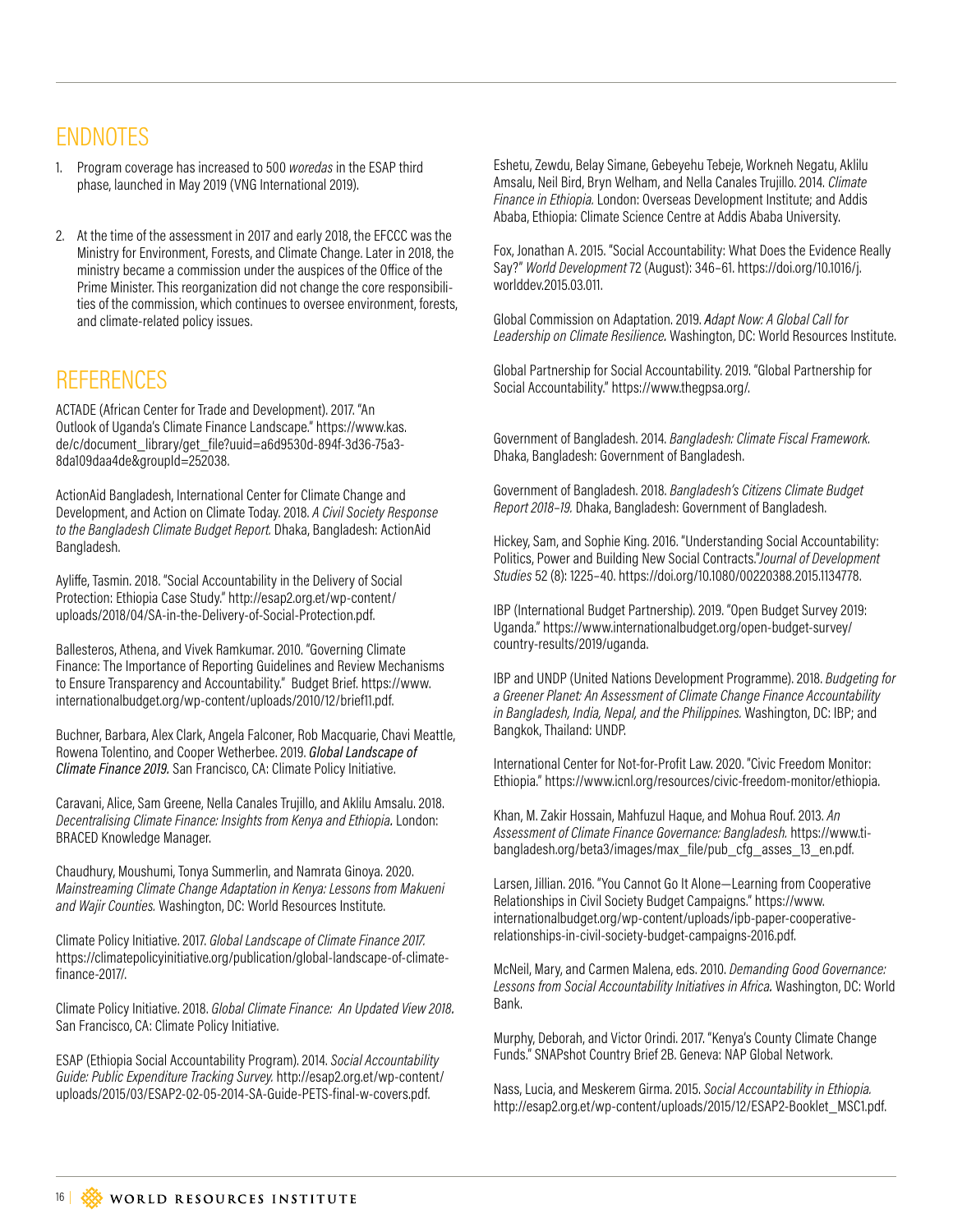Oxfam. 2016. *Climate Finance Shadow Report 2016: Lifting the Lid on Progress towards the \$100 Billion Commitment.* https://oi-files-d8-prod.s3.eu-west-2. amazonaws.com/s3fs-public/file\_attachments/bp-climate-finance-shadowreport-031116-en.pdf.

Oxfam. 2018. *Climate Finance Shadow Report 2018: Assessing Progress towards the \$100 Billion Commitment.* Oxfam. https://oi-files-d8-prod.s3.euwest-2.amazonaws.com/s3fs-public/file\_attachments/bp-climate-financeshadow-report-030518-en.pdf.

Soltof, Ben, Laura Razzuri, Annaka Peterson Carvalho, and Kairos Dela Cruz. 2015. "Ensuring Adaptation Finance Accountability." Blog. December 6. https://www.wri.org/blog/2015/12/ensuring-adaptation-financeaccountability.

Terpstra, Pieter, Annaka Peterson Carvalho, and Emily Wilkinson. 2013. "The Plumbing of Adaptation Finance: Accountability, Transparency, and Accessibility at the Local Level." Working Paper. Washington, DC: World Resources Institute.

Terpstra, Pieter, Annaka Peterson Carvalho, and Emily Wilkinson. 2015. *From Tracking to Action: Promoting Social Accountability in Adaptation Finance.* Washington, DC: World Resources Institute.

UNDP (United Nations Development Programme) and UN Environment. 2017. "National Adaptation Plan Process in Focus: Lessons from Bangladesh." https://www.undp.org/content/dam/undp/library/Climate%20and%20 Disaster%20Resilience/Climate%20Change/bangladesh\_NAP\_country\_ briefing.pdf.

UNEP (United Nations Environment Programme). 2016. *The Adaptation Finance Gap Report.* https://climateanalytics.org/media/agr2016.pdf.

UNFCCC (United Nations Framework Convention on Climate Change). 2016. *UNFCCC Standing Committee on Finance: 2016 Biennial Assessment and Overview of Climate Finance Flows Report.* Bonn, Germany: UNFCCC.

UNFCCC. 2018. *UNFCCC Standing Committee on Finance: 2018 Biennial Assessment and Overview of Climate Finance Flows.* Technical Report. Bonn, Germany: UNFCCC.

VNG International. 2019. "Ethiopia Social Accountability Program (ESAP)— Phase 3 oficially launched in Addis Ababa on May 30, 2019." https://www. vng-international.nl/node/384.

Wilkinson, Emily, Alice Caravani, Nella Canales Trujillo, Smita Nakhooda, Pieter Terpstra, and Annaka Peterson Carvalho. 2014. "Going in the right direction? Tracking Adaptation Finance at the Subnational Level." https:// www.odi.org/sites/odi.org.uk/files/odi-assets/publications-opinionfiles/9360.pdf.

WRI (World Resources Institute). 2011. *World Resources 2010–2011: Decision-Making in a Changing Climate—Adaptation Challenges and Choices.*  Washington, DC: WRI, in collaboration with UNDP, UN Environment, and the World Bank.